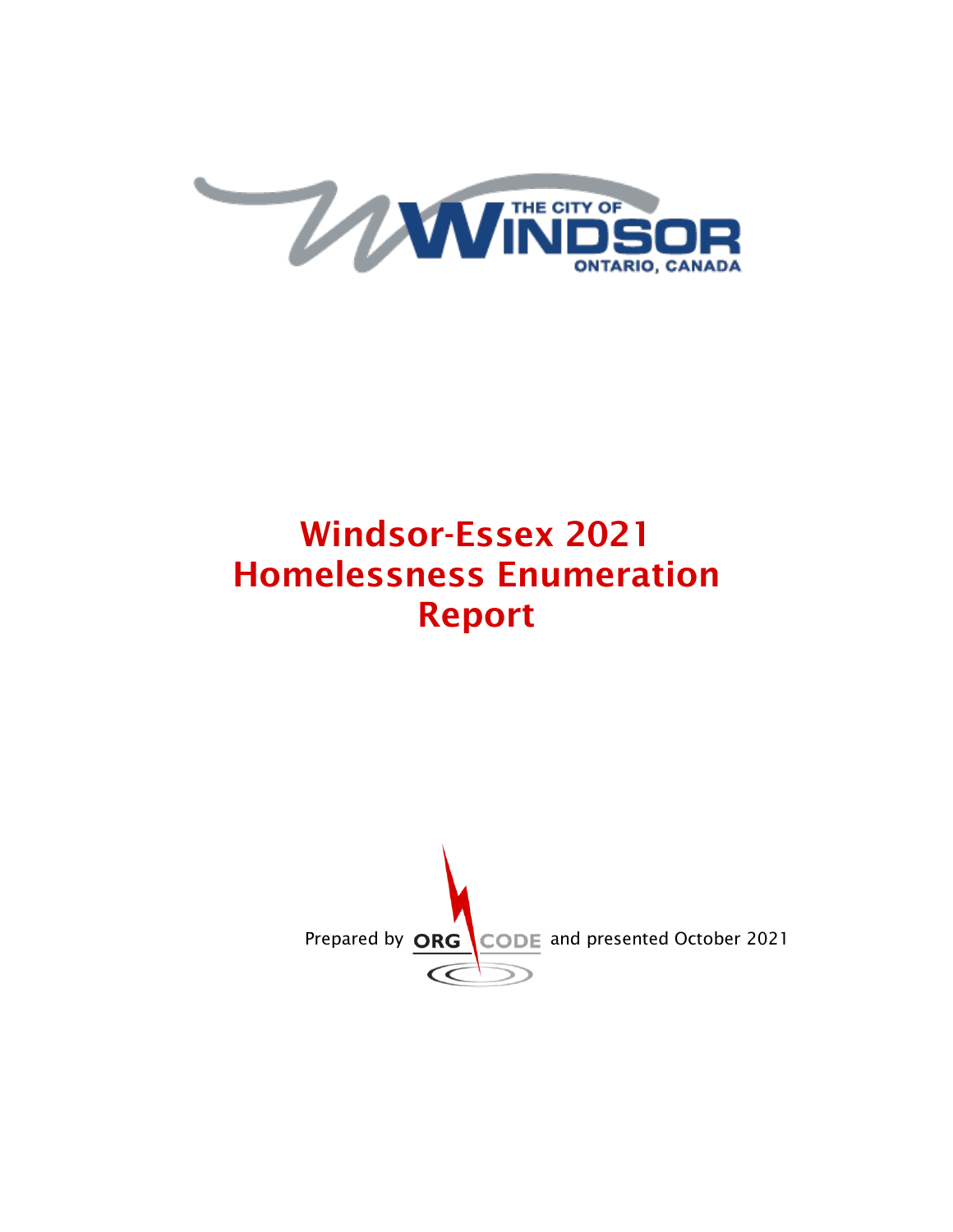# Table of Contents

| Length of Time in the City of Windsor and/or Essex County  12 |  |
|---------------------------------------------------------------|--|
|                                                               |  |
|                                                               |  |
|                                                               |  |
|                                                               |  |
|                                                               |  |
|                                                               |  |
|                                                               |  |
|                                                               |  |
|                                                               |  |
|                                                               |  |

N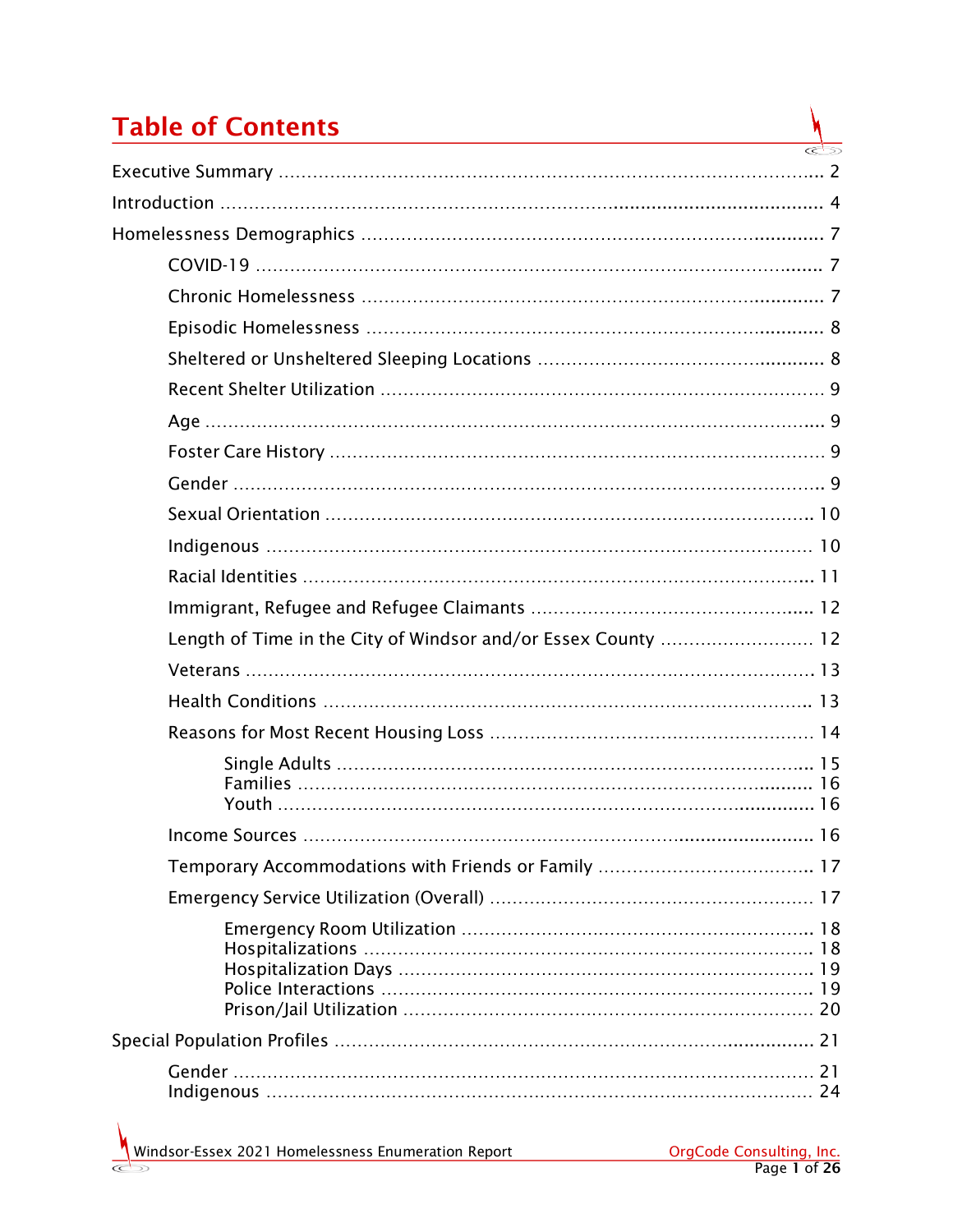### Executive Summary

Preventing and ending homelessness begins with knowing who experiences it, in order to connect them to resources and supports, better understand the scope of homelessness, and strategically invest in solutions to overcome housing barriers. Counts like those conducted on March 24 and March 25, 2021 by the City of Windsor in partnership with its community partners demonstrate continued commitment to reduce homelessness and build upon the 2018 and 2016 enumerations to generate the data critical to identifying trends among people experiencing homelessness and housing insecurity. Much has changed since the last count in 2018. The COVID-19 pandemic has offered new opportunities to engage people experiencing already heightened vulnerability as they struggle to meet their basic needs. The 2021 count involved trained community volunteers deployed throughout the city and county to ensure that individuals, families and youth experiencing homelessness received an opportunity to be counted and surveyed. Engagements occurred in shelters, on the streets and in various facilities that serve people experiencing homelessness, including COVID-19 isolation and recovery centres. This Point-in-Time count event, which again included a housing and support needs survey known as the Vulnerability Index - Service Prioritization Decision Assistance Tool (VI-SPDAT), provides new, critical information for Windsor to continue ending homelessness. At the time of the Point in Time Count in 2021, COVID-19 outbreaks impacted shelter-based surveying so administrative data complemented the enumeration survey results. This report provides an overview of the insights and findings of the 2021 Point-in-Time count and Registry Week in Windsor.

On any given night, 251 people experience homelessness across Windsor-Essex, reflecting a 27% increase from the 197 people counted during 2018, and a 25% increase from the 201 people in 2016. During the Point-in-Time count, 157 people completed the enumeration survey and an additional 94 were sheltered in one of the emergency shelter and isolation options available:

| 2021 Count                    | 2018 Count                    | <b>2016 Count</b>            |
|-------------------------------|-------------------------------|------------------------------|
| 251 people experiencing       | 197 people experiencing       | 201 people experiencing      |
| homelessness overall          | homelessness overall          | homelessness overall         |
| 198 single adults             | 129 single adults             | 166 single adults            |
| (79% of all people)           | (62% of all people)           | (83% of all people)          |
| 14 families with 26           | 8 families with 19            | 7 families with 10           |
| dependent children            | dependent children            | dependent children           |
| (40 people in families,       | (27 people in families,       | (17 people in families,      |
| reflecting 16% of all people) | reflecting 14% of all people) | reflecting 8% of all people) |
| 13 youth                      | 51 youth                      | 34 youth                     |
| (5% of all people)            | (26% of all people)           | (20% of all people)          |

Single adults increasingly represent the face of homelessness across Windsor-Essex: growing from 62% of all people in 2018 to 79% in 2021. This stems from a corresponding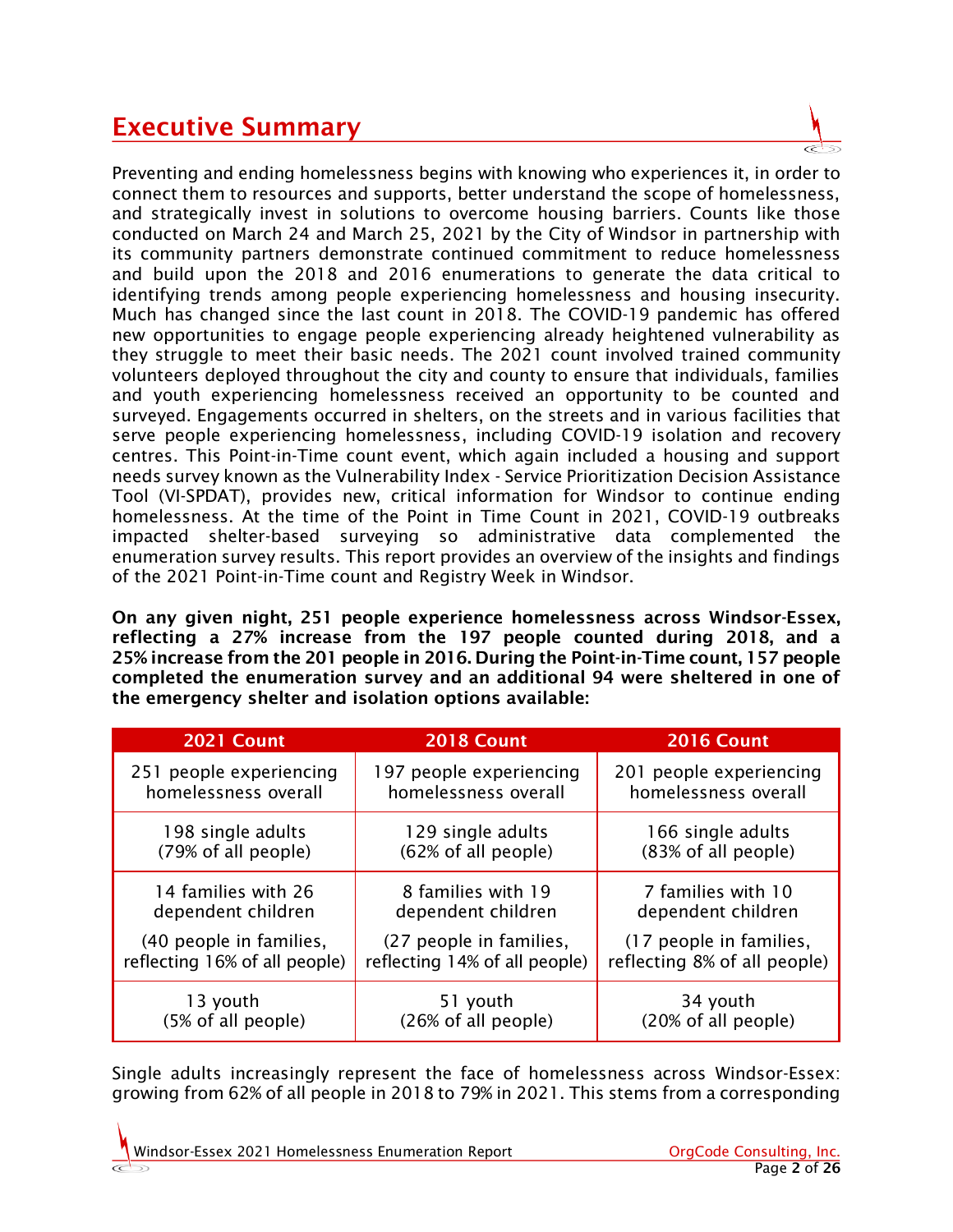drop in youth homelessness, from 26% of all people in 2018 to 5% in 2021. Families continue to represent 16% of all homelessness (a 2% increase from the 14% in 2018). Given the limitations of any single point-in-time enumeration, this number should be considered the minimum number of people experiencing homelessness in the City of Windsor and County of Essex on any given night.

The City of Windsor's ongoing commitment to strengthen the homelessness prevention and housing stability system continues moving away from focusing upon expensive crisis interventions to prioritizing prevention, diversion and housing stability. These critically important enumeration results will help community partners to better understand the needs and barriers of people experiencing homelessness or who are at-risk of homelessness. Well-understood, simply described and powerfully communicated data will help create better services for vulnerable community members, while highlighting opportunities to refine investments to prevent, reduce and end homelessness.

Communities frequently view enumeration activities including Period Prevalence counts, Registry Weeks and Point-in-Time counts as requirements for funding rather than opportunities for learning. But when completed effectively, an enumeration event is one of the single greatest tools to implement change in service delivery and orientation towards ending homelessness in a community. Homelessness enumeration activities provide an important opportunity to elevate the community's understanding of the reality of homelessness in the area and to create momentum for collective action and impact dedicated to preventing and ending homelessness.

The 2021 results contained within this report provide the data analysis and emerging trend identification to assist Windsor-Essex in the quest to enhance local understanding of housing instability and homelessness and to ensure that the information gathered enhances strategic planning and service delivery. These results demonstrate continuous improvement, accountability and transparency in practice that build on the insights gleaned from the 2018 and 2016 homeless counts and further enhance the ability of the local system of care to respond effectively to the needs of vulnerable neighbours experiencing homelessness.

In the years ahead, the findings of this Point-in-Time and Registry Week initiative demonstrate that local efforts dedicated to ending homelessness in Windsor must remain the primary focus of all service providers and represent the foundation for strategic investments for re-housing. Survey results show that 42% of the people experiencing homelessness need some time-limited assistance to get back into stable housing, and an additional 35% need highly intensive supports to stay housed. The remaining need a service delivery system that empowers them to end their own homelessness, including but not limited to improved diversion practices and rapid resolution practices for those that enter shelter.

Comparing results to the enumeration activities completed in 2018 and 2016 offers multiple opportunities for additional improvement. As the count of people experiencing homelessness during the global pandemic and the resulting economic crisis demonstrates an increase in homelessness locally, the vulnerabilities and length of homelessness demonstrate the urgency of this work. We hope that the data demonstrated from the 2021 Point-in-Time enumeration and Registry Week here will bring targeted specificity to those important efforts.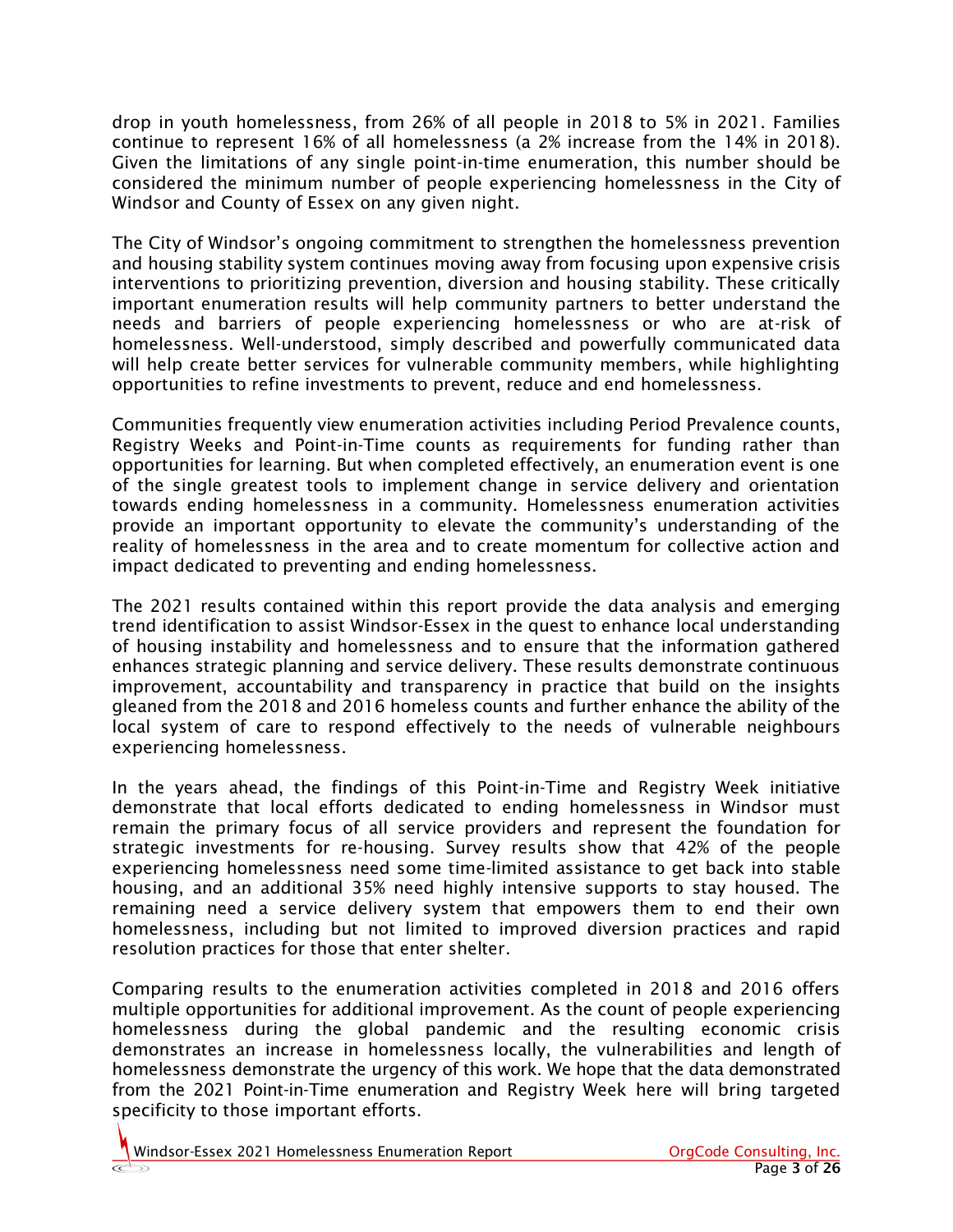### Introduction

Windsor-Essex, in the pursuit of preventing and ending homelessness, has vastly improved its data collection and processes for responding to homelessness since the 2018 Point-in-Time count. The community possesses both a By-Name Priority List, which allows for analysis of homelessness across flexible reporting periods, as well as data from its 2021 Point-in-Time count. Windsor-Essex has emphasized housing as the solution to homelessness, with appropriate supports based upon need. Point prevalence -- the number of people experiencing homelessness over a 24-hour period and their stated needs -- allows for comparisons to previous Point-in-Time enumerations that occurred in 2018 and 2016. This is the first time the community has had strong period prevalence data -- the number of people experiencing homelessness over both one month and three-month periods -- which helps put the Point-in-Time enumeration in context, but does not, at this juncture, allow for comparison to previous period prevalence analysis.

This report provides commentary and analysis on:

- Administrative data of unique individuals sheltered in the community that did not complete the enumeration survey with amplified analysis of the 2021 Point-in-Time enumeration survey findings;
- Comparison of the 2021 Point-in-Time enumeration survey responses to 2018 and 2016 survey results;
- The By-Name Priority List during the Point-in-Time enumeration in 2021; and
- How the 2021 Point-in-Time enumeration relates to the By-Name Priority List.

#### How Does the 2021 Point-in-Time Enumeration Relate to the By-Name Priority List?

Beyond the 94 unique individuals sheltered locally, an additional 157 people were surveyed during the 2021 Point-in-Time enumeration. Of these 157 respondents, 86% were already on the By-Name Priority List (n=135). Higher than many other communities when it comes to inclusion and coverage, this demonstrates strong evidence that Windsor-Essex excels among other Canadian communities in the work of identifying, engaging, assessing and serving people experiencing homelessness comprehensively. Windsor-Essex knows the population of people experiencing homelessness quite well.

|                                                                                                   | 2021 Point-in-<br><b>Time Count</b> | 2021 By-Name<br><b>Priority List</b> |
|---------------------------------------------------------------------------------------------------|-------------------------------------|--------------------------------------|
| Length of reporting period                                                                        | 24 hours                            | 90 days                              |
| Count of people experiencing homelessness                                                         | 157                                 | 476                                  |
| By-name priority list coverage rate of people<br>experiencing homelessness during PIT             | 86%                                 | <b>NA</b>                            |
| Chronic homelessness (singles / families / youth)                                                 | 75% / 86% / 77%                     | 77% (overall)                        |
| Episodic homelessness (singles / families / youth)                                                | 5% / 0% / 0%                        | 8% (overall)                         |
| Gender<br>Male/man<br>Female/woman<br>$\bullet$<br>Non-binary/two-spirit/transgender<br>$\bullet$ | 70%<br>29%<br>1%                    | 65%<br>33%<br>1%                     |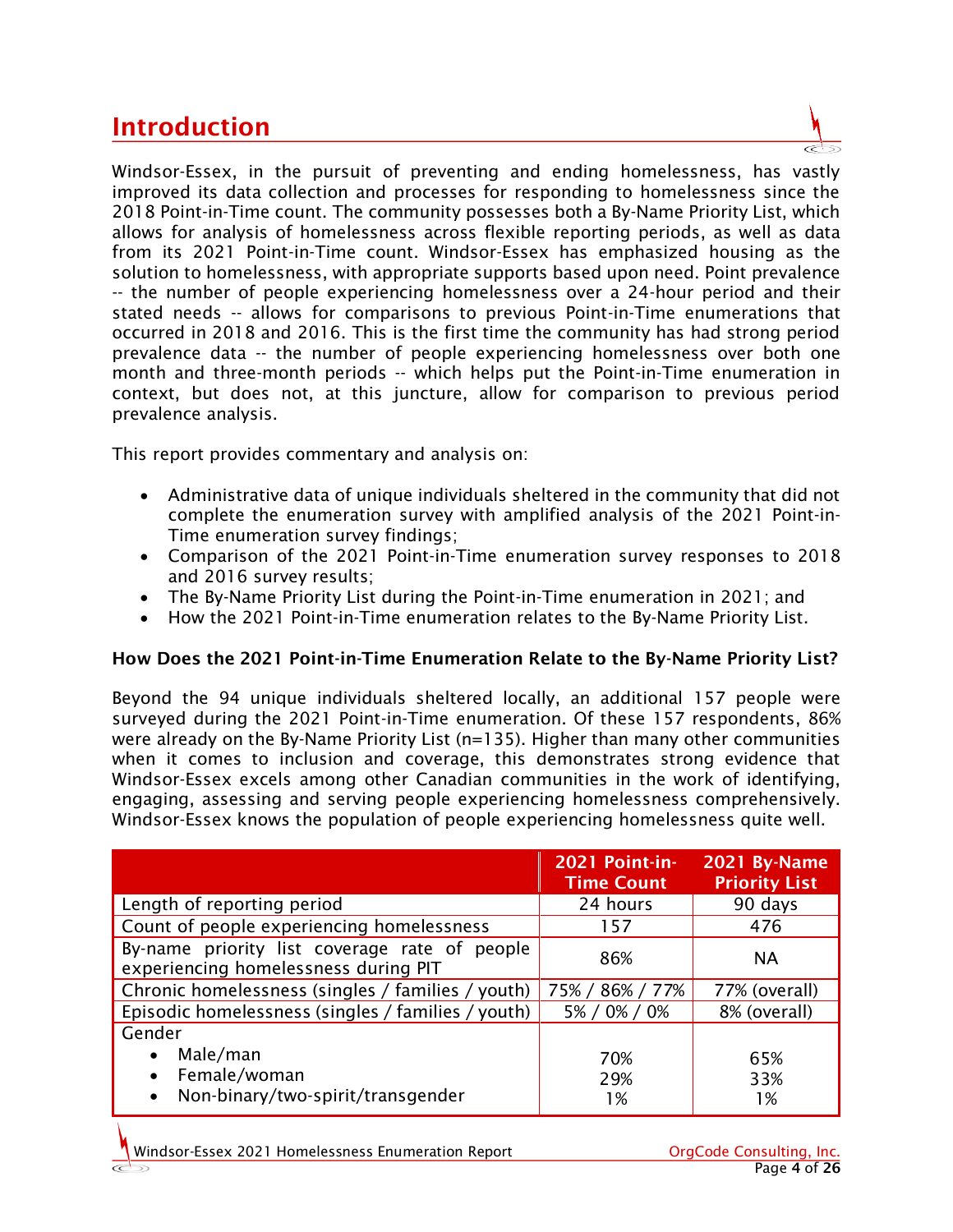| Age $60+$        | 8% | 9% |
|------------------|----|----|
| Indigenous       | 7% | 8% |
| Veterans (count) |    |    |

#### The Dynamic Nature of the By-Name Priority List: Why Point-in-Time Enumeration Will Never Exactly Match a By-Name Priority List

A By-Name Priority List provides an accurate understanding of homelessness over a *period* of time. In Windsor-Essex, By-Name Priority List data was comprehensive and available for the three-month period leading up to and including the Point-in-Time count.

A Point-in-Time enumeration provides a reasonable understanding of homelessness at a *point* in time. Consider the Point-in-Time enumeration to provide a snapshot of March 24-25, which fall within the 90-day period captured through the By-Name Priority List.

A By-Name List is likely to be more accurate than a Point-in-Time enumeration because:

- It provides access coverage for inclusion at multiple physical locations throughout the community, as well as through street outreach on a daily basis; households may use services one day, but not others -- because engagement happens over time, as opposed to a tighter window, there is a greater likelihood of capturing people
- It provides greater opportunity to capture "hidden homelessness" through people that are couch-surfing; people that may use services within the homelessness response system, but not every day
- It is better at capturing fluctuations in the population of people experiencing homelessness, such as people in and out of hospital or correctional facilities.

A Point-in-Time enumeration reflects the minimum number of people experiencing homelessness over a fixed point -- in the case of Windsor-Essex, from March 24-25, 2021. It allows for investigation, when placed in the context of the By-Name Priority List, of things like:

- What volume of people on the By-Name Priority List access services on a daily basis, as opposed to over a longer period of time
- Generally, are the needs of people encountered on a daily basis reflective of all people experiencing homelessness over a period of time
- The needs for services on a daily basis
- How good the community is doing at ensuring people experiencing homelessness are on the By-Name Priority List.

The Point-in-Time snapshot of people experiencing homelessness captures 33% of people that experience homelessness across 3 month, leading to several important conclusions:

• Homelessness is dynamic over a period of time. Being homeless one day and using services does not mean services will be used every day. When not using services on the day of the Point-in-Time enumeration (perhaps temporarily staying with a friend or relative; short term hospitalization; etc.) people experiencing homelessness may be underrepresented in the overall weekly, monthly and quarterly understanding of homelessness across Windsor-Essex;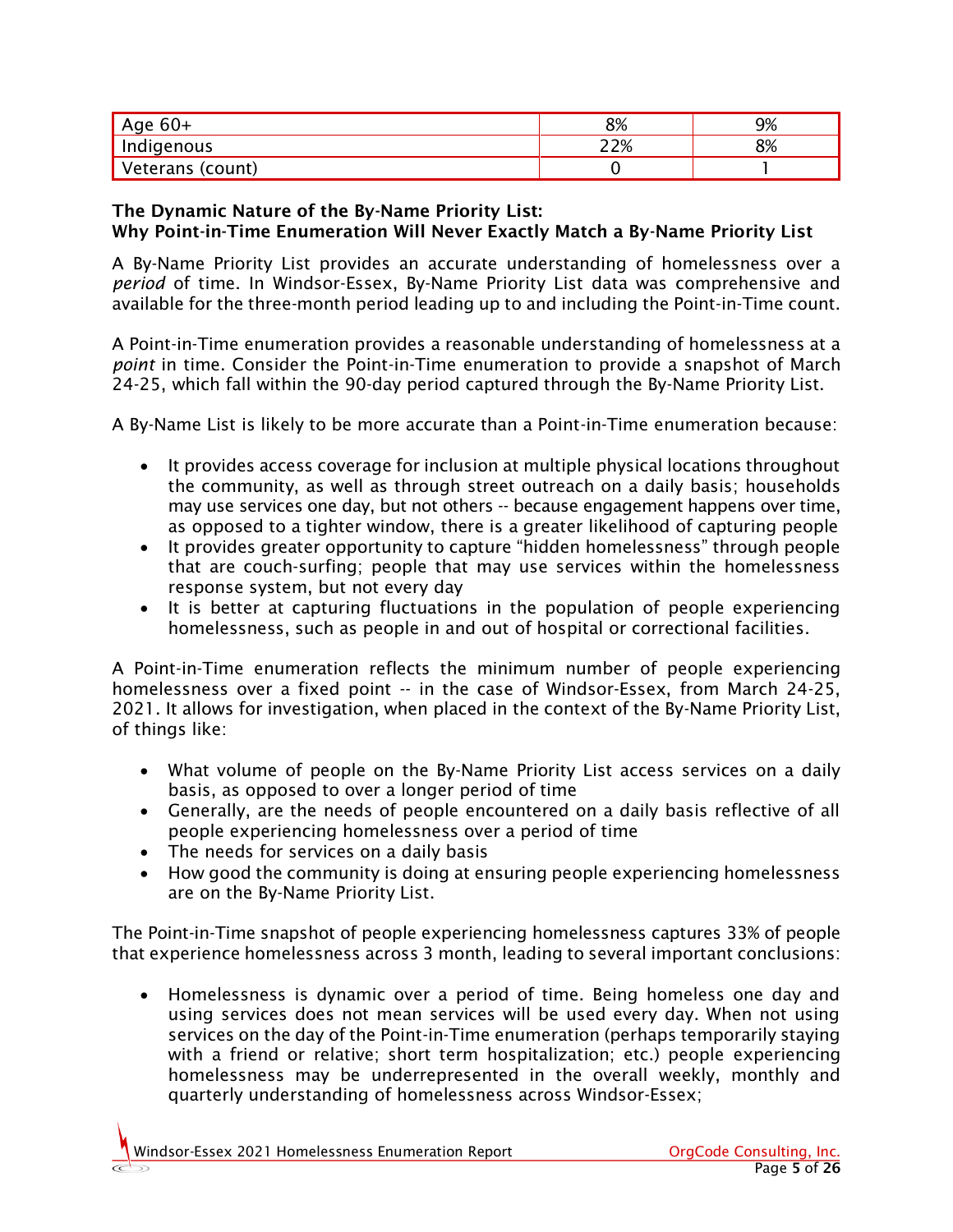- By-Name Priority Lists record everyone experiencing homelessness over a period of time, but are unlikely to be as accurate at knowing everyone experiencing homelessness in real-time as some purport it to be (often reflecting substantial counts of people recently "inactivated" due to infrequent or recently ended system engagement);
- Point-in-Time enumerations likely cannot be replaced with just using a By-Name Priority List as an estimation of people experiencing homelessness and their needs;
- Matching people from the Point-in-Time enumeration to the By-Name Priority List provides a reliable window of investigation into the By-Name Priority List as a whole.

#### What Does the By-Name Priority List Show that the Point-in-Time Count Does Not?

One of the advantages of having By-Name Priority List information in addition to Pointin-Time enumeration information is that other aspects of the homelessness response system can be put into context. For example:

Of the 476 people experiencing homelessness as quantified by the By-Name Priority List from January 1 through March 31, 2021, 57% were contacted in March (n=273), 19% during February (n=89) and 24% in January (n=114).

One of nine people on the By-Name Priority List were added on March 31 specifically, the last day of its reporting period (54 people). Another 56 people were added during earlier days in March, 22 in February and 37 in January. The remaining 307 people -- 64% of those on the By-Name Priority List -- were added from 2018 to 2020. Of those, 31% were added in 2018 (95 people), 30% in 2019 (93 people) and 39% in 2020 (119 people). This means that once households reach the By-Name Priority List, they may continue to experience months, if not years, of homelessness before securing permanent housing.

Administration data for the 94 unique shelter stayers that did not complete the 2021 enumeration survey did not provide the information required for more detailed analysis. The following sections of the report will therefore incorporate the information gathered for the 157 PIT Count and Registry Week survey respondents encountered on March 24- 25, 2021.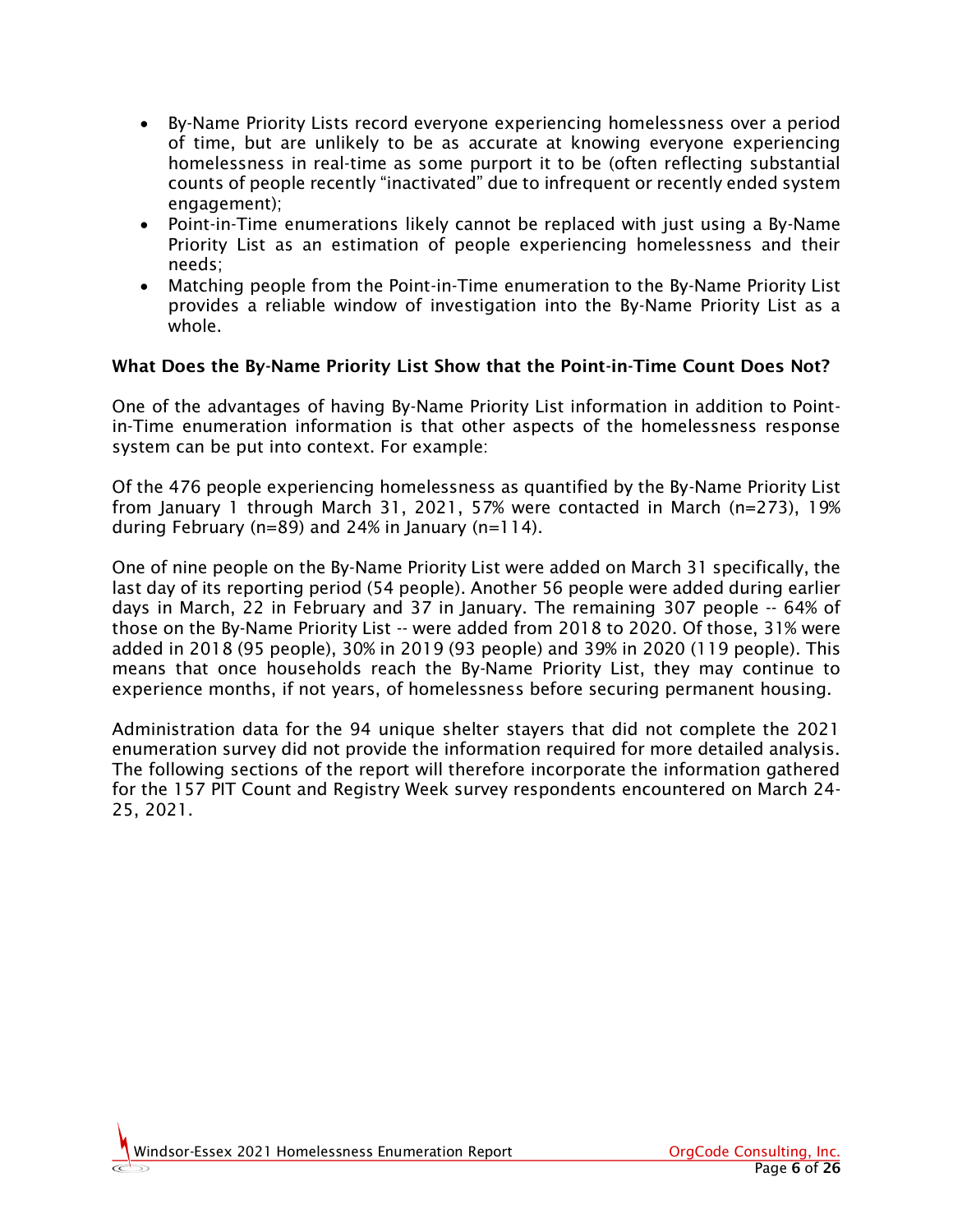### Homelessness Demographics for Survey Respondents

#### COVID-19

Despite the considerable challenges that COVID-19 has caused everyone surviving this ongoing global pandemic, very few people experiencing homelessness identified coronavirus as the cause of their most housing loss:

86% -100% of all households surveyed did not identify COVID-19 as the cause of their most recent housing

- •10% of single adults identified COVID-19 as the cause (n=12) -- or 1 in 10 •14% of families identified COVID-19 as the cause  $(n=1) - or 1$  in 7
- •0% of youth identified COVID-19 as the cause (n=0)

#### Chronic Homelessness los<br>Se

Homelessness has grown increasingly chronic. While 50% of single adults, 13% of families and 51% of youth met the federal definition of chronic homelessness (6 months or more of homelessness in the last 12 months) in 2018, this count increased considerably during the 2021 count: 75% of single adults ( $n=90$ ), 86% of families ( $n=6$ ) and 77% of youth (n=10). This reflects more than a 25% increase in representation among both single adult and youth experiencing chronic homelessness, and a more than sixfold increase in family proportionality.



Among single adults, 26% report experiencing homelessness during every month of the last three years. On average, it has been over two years (26 months) since single adults have lived in permanent housing, ranging from less than 1 month to 17 years (204 months). Families report over one year average (13 months) since living in permanent housing, ranging from less than one month to 2 years (24 months). Youth report 10 months since living in permanent housing on average, ranging from less than 1 month to over 2 years (28 months). This represents a cumulative *262 years* (3,142 months) of uninterrupted homelessness for single adults, almost 8 years (90 months) for families and 11 years (129 months) for youth. The number of days experiencing homelessness also rose significantly among those meeting the definition of chronic homelessness: almost 300 days on average since the 2018 count.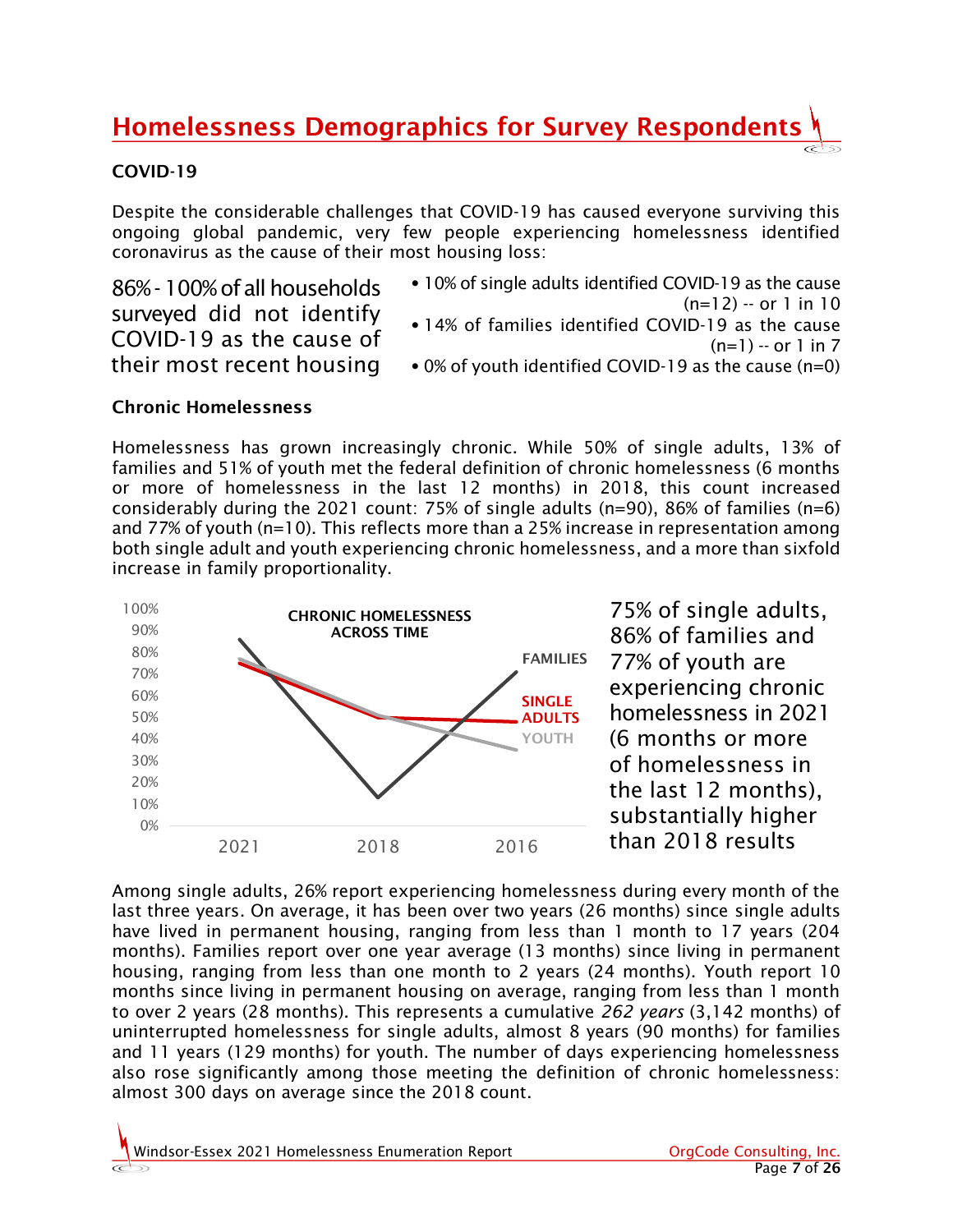While all youth not experiencing chronic homelessness resided in shelter, chronically homeless youth couch surfed and resided in transitional housing. Amongst those engaged in the Point-in-Time Count, only chronically homeless youth go to the emergency room, ride in an ambulance, are hospitalized, use crisis services and have contact with the police. Among all households experiencing chronic homelessness, 70% identified mental health concerns.

#### Episodic Homelessness

While at least 75% of homelessness across Windsor-Essex is chronic, most homelessness is not episodic (reflecting three or more distinct episodes in the past 12 months).

Only 5% of single adults (n=6), and neither families nor youth experienced episodic homelessness (n=0). All single adults whose homelessness was episodic were also chronically homeless, and 2/3 of those individuals had 3 episodes  $(n=4)$  while  $1/3$ had 4 episodes (n=2).



#### Sheltered or Unsheltered Sleeping Locations

Homelessness remains predominantly sheltered, reflecting 85% of single adults (n=100), 100% of family homelessness (n=7) and 100% of youth (n=13).

Approximately half (47%) of single adults reported staying at emergency shelter or domestic violence shelters (n=56), with another 21% staying at someone else's place (n=25) and 9% staying at motel or hotel (n=11). All but one family reported staying in

transitional shelter/housing (86%; n=6) with the remaining family reporting staying in someone else's place. No family slept in unsheltered locations. Youth responses varied; most frequently reporting staying at transitional shelter/housing (54%; n=7), followed by emergency shelter or domestic violence shelters (31%; n=4) and someone else's place (15%; n=2).

89% of people experiencing chronic homelessness are unsheltered, compared to 11% of non-chronically homeless

Those who are sheltered have experienced homelessness longer on average, although they report experiencing less risky behaviour and coercion than those experiencing unsheltered homelessness.

Those who are unsheltered had significantly more police contacts, almost 10 on average compared to less than 2 for those sheltered, as well as jail nights. Those who are unsheltered are attacked more, but have threatened or harmed themselves or someone else less than those who are sheltered. Unsheltered people are much less likely to seek help with healthcare, more likely to have a head injury, and experience much more abuse (greater than 25% more people than sheltered homelessness).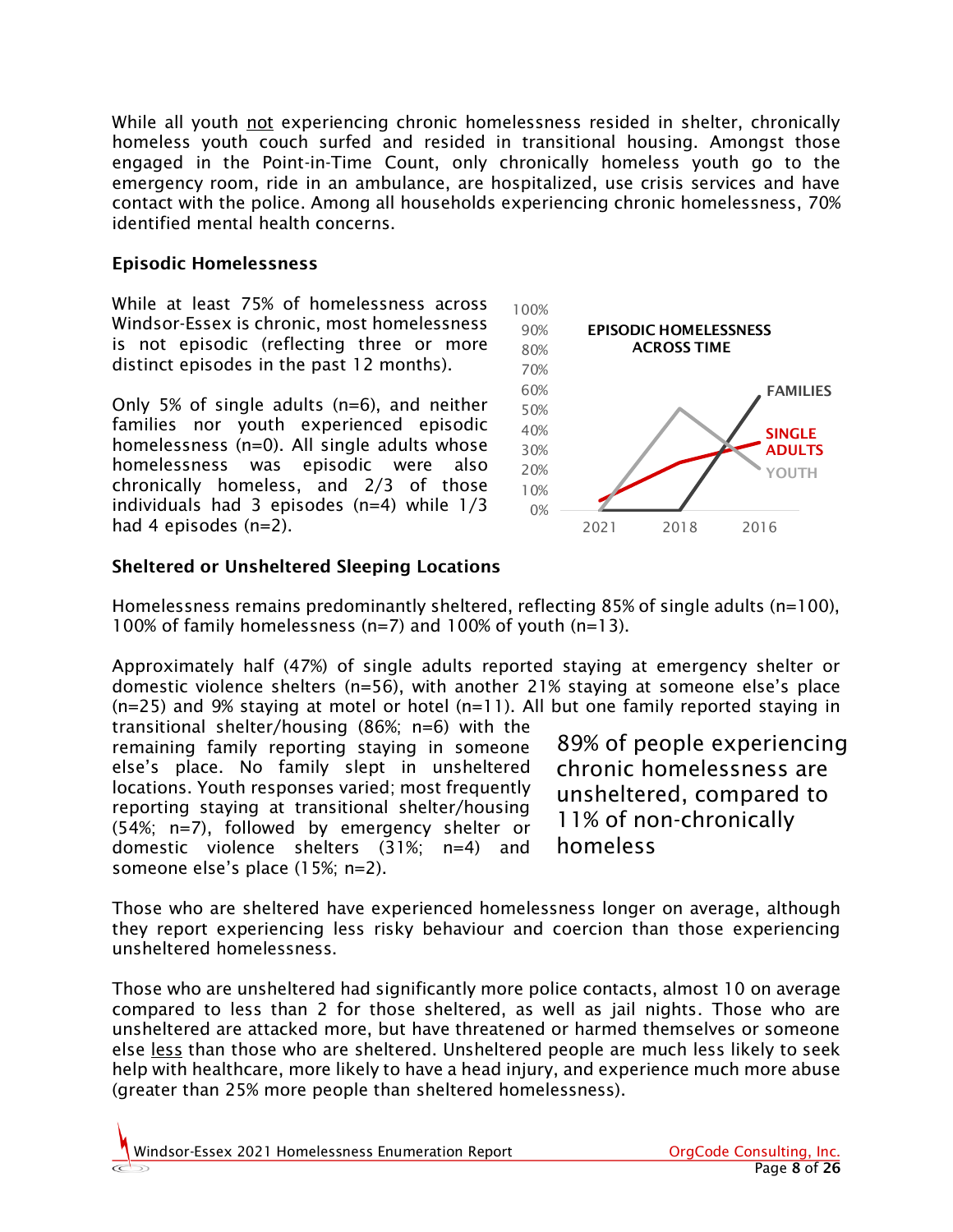#### Recent Shelter Utilization

A total of 73% of households identified that they had stayed in an emergency shelter in the past year (n=102). Of the remaining 27% of respondents who said that they had not  $(n=37)$ , 89% identified at least one reason for not staying in shelter  $(n=33)$ :

| <b>Reason for not staying in shelter</b> | <b>Percentage</b> | <b>Count</b> |
|------------------------------------------|-------------------|--------------|
| Fear for safety                          | 12%               |              |
| Fear of being exposed to COVID-19        | 9%                |              |
| Other                                    | 33%               |              |
| Pet(s)                                   | 9%                |              |
| Politics                                 | 3%                |              |
| Prefer to stay with friends/family       | 24%               |              |
| Turned away (banned)                     | 9%                |              |

"Other" responses that people identified for not staying in shelter offer additional insight:

• Bed bugs

- Embarrassed
- COVID-19 protocols

• Don't like people there

• Dirty

- Hotel • Living in car
	-
	- New to homelessness
- Persecution/war
- Theft
- Too crowded

#### Age

Single adults average 44 years old, family heads of household average 47 years old and youth average 19 years old. A substantial majority of single adults -- 92% -- are less than 60 years old (n=110), while 71% of families (n=5) also reflect that age range.

#### Foster Care History

When asked, "As a child or youth, were you ever in foster care or in a youth group in this community or some other community?" (n=113), 19% of single adults (n=21) and 23% of youth (n=3) identified foster care history. No families reported time spent in foster care.

Single adults with foster care history identified the length of that experience in 76% of engagements (n=16), averaging 21 years, ranging from 4 years to 45 years. Since 45 years of self-reported foster care history may reflect age rather than years of involvement, OrgCode also differentiated the five respondents that identified lengths of time over 30 years, ranging from 31 to 45. When examining lengths of time in the foster care system lasting less than 30 years (n=11), responses range from 4 to 16 years, averaging 13 years. Of the 3 youth who identified foster care history, responses ranged from 2 to 6 years, averaging 4 years.

#### Gender

People identifying as male/man represent 70% of all people experiencing homelessness (n=108), with female/woman representing 29% (n=44), and single responses for both non-binary/gender queer and two-spirit, each representing 0.6%.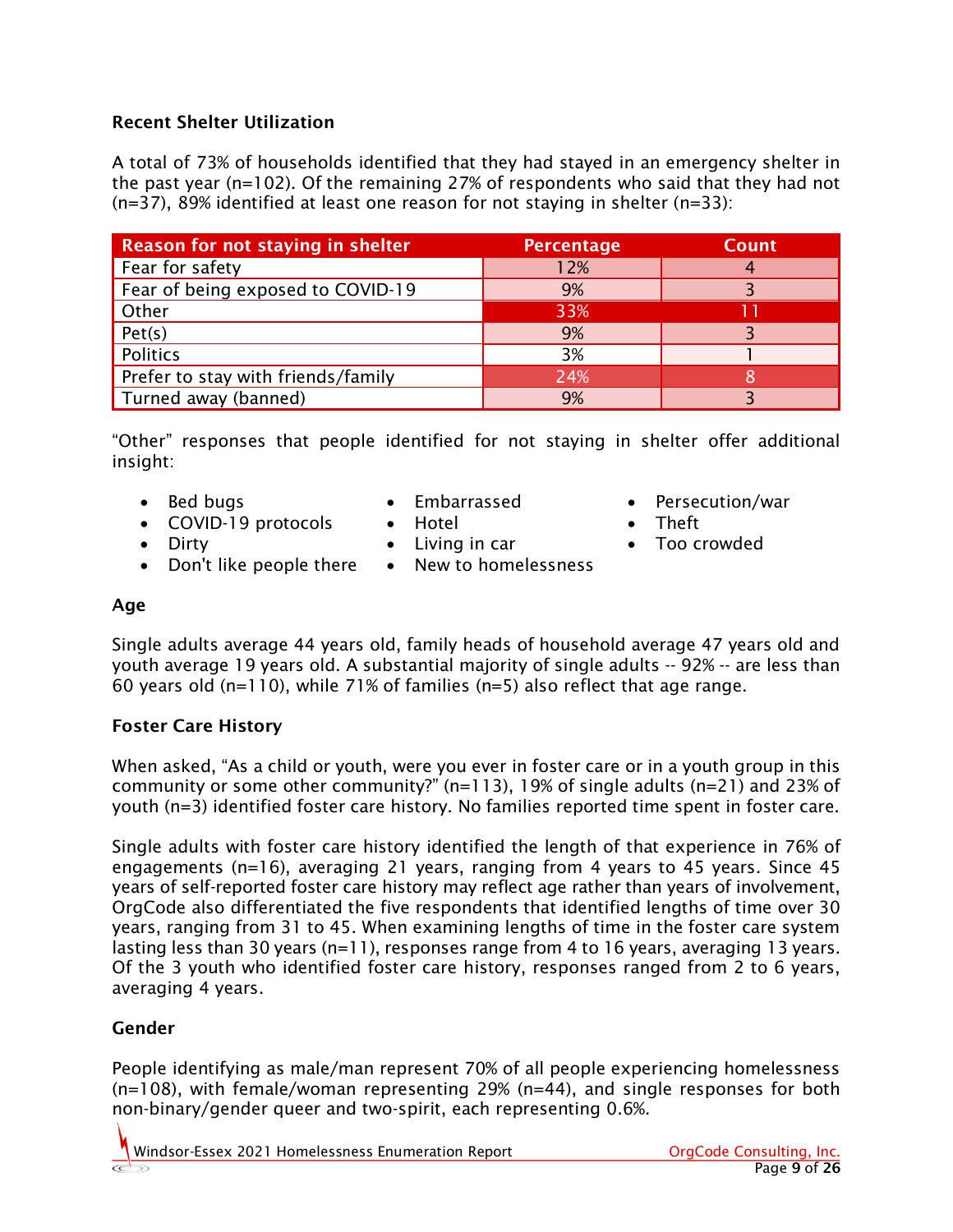Since single adults represent 76% of homelessness across Windsor-Essex, the gender percentages for all homelessness are identical for single adults specifically: male/man represent 70% of all people experiencing homelessness (n=83), with female/woman representing 29% (n=34), and single responses for both non-binary/gender queer and two-spirit, now each representing 0.8%.

Among families, 1/3 of female-led households and 1/4 of male-led households identified abuse or trauma causing their homelessness

When surveyed with VI-SPDAT, women identified several unique vulnerabilities:

- 1 in 5 women believe substance use will affect future housing opportunities, compared to only 1 in 10 men
- 50% of women identified experiencing abuse, which is 17% more than men
- Women primarily couch surfed and slept in shelters, although 15% slept outside and even less in transitional housing

#### Sexual Orientation

While 90% of single adults identified being heterosexual (n=108), 6% identified being bisexual (n=7), one person identified being gay (0.8%) and one person identified being lesbian (0.8%). Only one single adult declined to answer, and one response was left blank.

All families identified being heterosexual (n=7). While 85% of youth identified being heterosexual (n=11), 15% identified being bisexual (n=2).

Across all populations, no one reported that their sexual orientation was not included from the provided list with "straight," "gay" and "lesbian" given as example options.

#### Indigenous Identity

Of all people experiencing homelessness during the 2021 Point-in-Time count, 22% identify as Indigenous (n=31). That reflects the same percentage as the 2018 count, and less than the 29% of people identifying as Indigenous during the 2016 count. With the most recently completed 2016 Census showing Aboriginal people as  $1.4\%$  of the total population<sup>1</sup>, Indigenous people continue to be significantly overrepresented within homelessness. These percentages have varied by household configuration type, across each of the



three Point-in-Time counts, especially among families and youth, due to those household configurations' small proportion within overall homeless across Windsor-Essex (i.e. a single household shift among only seven family households counted in 2021 can swing results by 14% from the 0% Indigenous counted in 2018):

<sup>1</sup> As identified at [https://www.citywindsor.ca/residents/planning/Plans-and-Community-](https://www.citywindsor.ca/residents/planning/Plans-and-Community-Information/About-Windsor/Demographics/Pages/Demographics.aspx?PageView=Shared&InitialTabId=Ribbon.WebPartPage&VisibilityContext=WSSWebPartPage&#table9)[Information/About-](https://www.citywindsor.ca/residents/planning/Plans-and-Community-Information/About-Windsor/Demographics/Pages/Demographics.aspx?PageView=Shared&InitialTabId=Ribbon.WebPartPage&VisibilityContext=WSSWebPartPage&#table9)

[Windsor/Demographics/Pages/Demographics.aspx?PageView=Shared&InitialTabId=Ribbon.WebPartPage&V](https://www.citywindsor.ca/residents/planning/Plans-and-Community-Information/About-Windsor/Demographics/Pages/Demographics.aspx?PageView=Shared&InitialTabId=Ribbon.WebPartPage&VisibilityContext=WSSWebPartPage&#table9) [isibilityContext=WSSWebPartPage&#table9](https://www.citywindsor.ca/residents/planning/Plans-and-Community-Information/About-Windsor/Demographics/Pages/Demographics.aspx?PageView=Shared&InitialTabId=Ribbon.WebPartPage&VisibilityContext=WSSWebPartPage&#table9)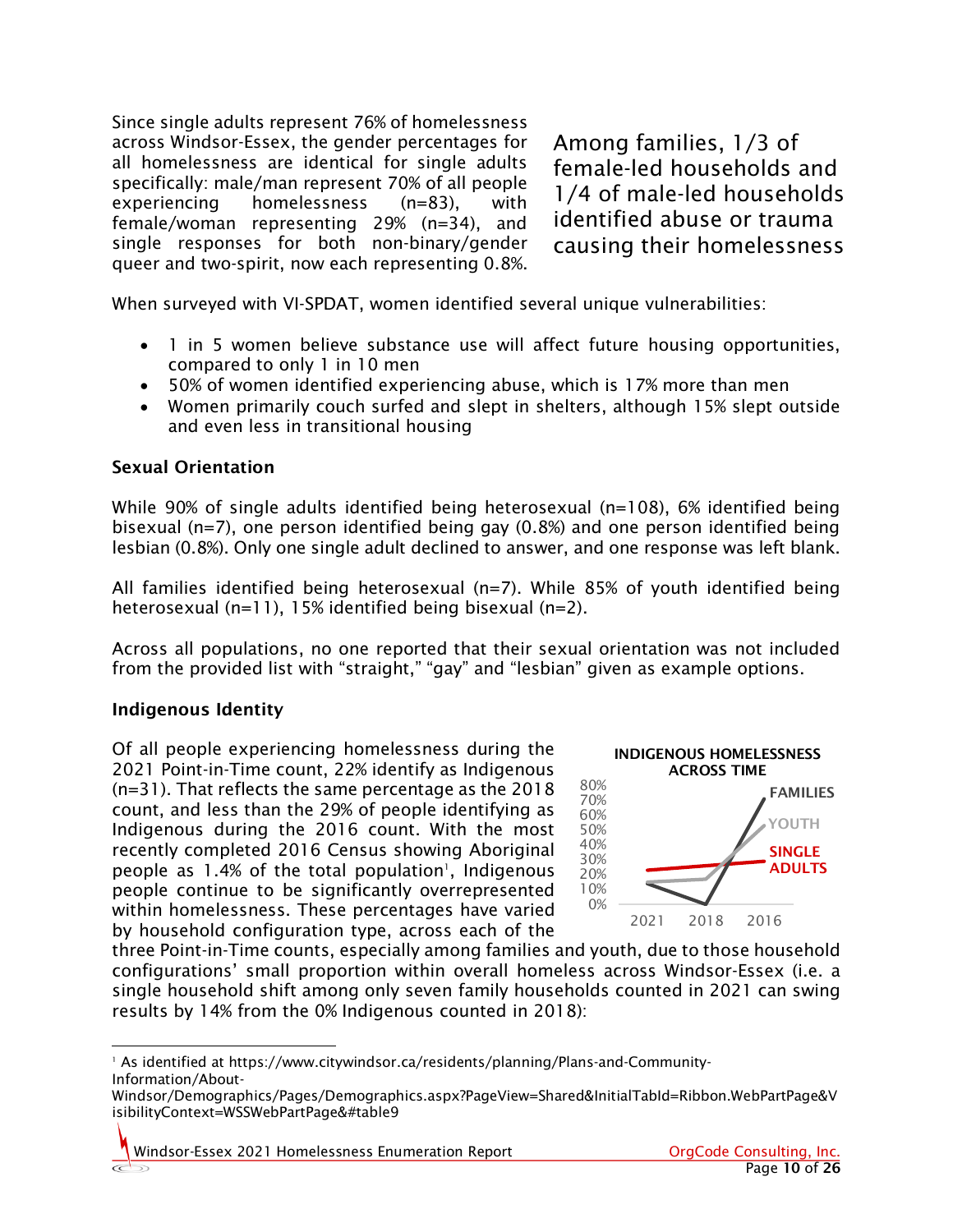| 2021 Count                              | 2018 Count                       | <b>2016 Count</b>                |
|-----------------------------------------|----------------------------------|----------------------------------|
| 22% Indigenous overall<br>$(n=31)$      | 22% Indigenous overall           | 29% Indigenous overall           |
| Single Adults:<br>23% Indigenous (n=28) | Single Adults:<br>26% Indigenous | Single Adults:<br>29% Indigenous |
| Families:                               | Families:                        | Families:                        |
| 14% Indigenous (n=1)                    | 0% Indigenous                    | 71% Indigenous                   |
| Youth:                                  | Youth:                           | Youth:                           |
| 15% Indigenous (n=2)                    | 17% Indigenous                   | 53% Indigenous                   |

In 2021, among people identifying as Indigenous, 42% identified as First Nations (n=13), 35% identified as Métis (n=11) and 23% identified as having North American Indigenous Ancestry (n=7).

Among single adults, greater than 50% of First Nations and those with Indigenous ancestry identified experiencing abuse, and First Nation and those with Indigenous ancestry were significantly more likely to have a medical condition, mental health concern or report problematic substance use.

#### Racial Identities

When asked to identify from a list of racial identities, 21% of households experiencing homelessness either declined to answer  $(n=11)$  or left the response blank  $(n=19)$ . Three respondents said their racial identity was not listed, and they selected "Mixed," "French Native" and "Chaldean" as responses. One additional person initially declined to answer, but also identified "Blackfoot" as their response.

Of single adults who gave responses (n=92), the following choices were selected:

| <b>Racial Identity Name</b>       | <b>Percentage</b> | <b>Count</b> |
|-----------------------------------|-------------------|--------------|
| Arab                              | 3%                |              |
| Asian South and Indo Caribbean    | 2%                |              |
| <b>Asian South-East</b>           | 1%                |              |
| <b>Black African</b>              | 3%                |              |
| <b>Black Canadian or American</b> | 4%                |              |
| Black-Afro-Caribbean or Latinx    | 4%                |              |
| Indigenous only                   | 7%                | 6            |
| Latin American                    | 3%                |              |
| Not Listed                        | 3%                |              |
| White                             | 68%               | 63           |

Most families identified being Black African (86%; n=6), with the remaining family identifying as being Indigenous. Among youth, 38% identified as White (n=5), with one youth (8%) identifying each of the following five categories: Asian South-East, Black African, Black Canadian or American, Indigenous Only, Latin American and Not Listed (self-selecting the previous mentioned "Mixed" response). One youth declined to answer, and one left their response blank (included in the count of all people listed above).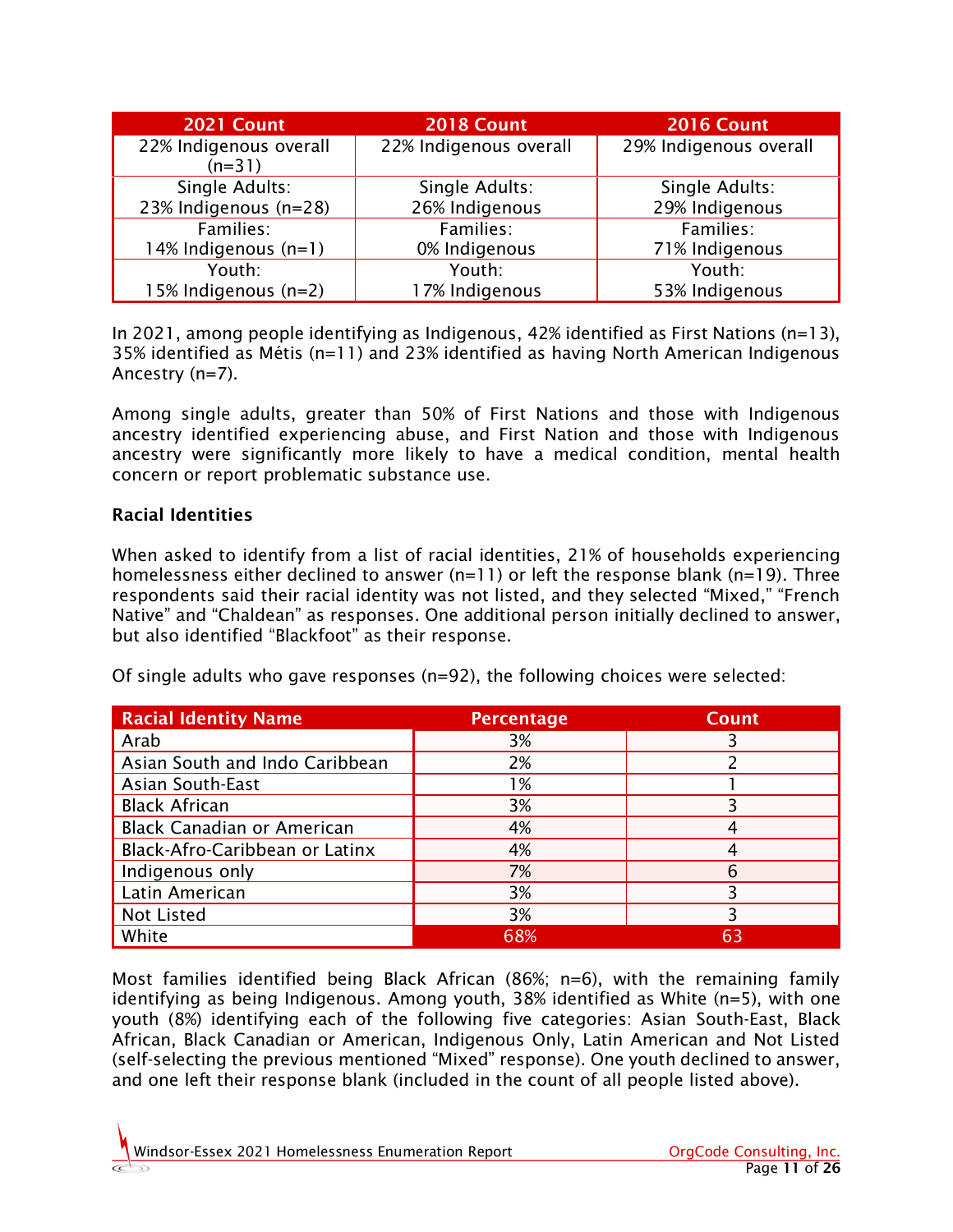#### Immigrant, Refugee and Refugee Claimants

91% of households experiencing homelessness answered the question, "Did you come to Canada as an immigrant, refugee, or refugee claimant?" (n=127). Of all possible responses, 20% said "yes" (n=28):

| <b>Response</b>        | <b>Percentage</b> | <b>Count</b> |
|------------------------|-------------------|--------------|
| Yes (Immigrant)        | 10%               | 14           |
| Yes (Refugee)          | 1%                |              |
| Yes (Refugee claimant) | 9%                | 12           |
| No                     | 70%               | 98           |
| Don't Know             | 1%                |              |
| Decline to answer      | 1%                |              |
| <b>Blank</b>           | 9%                |              |

Those rates varied widely by household configuration:

- 16% of single adults (n=19) identified being an immigrant (10%; n=12), refugee claimants (4%; n=5) or refugees (2%; n=2).
- 71% of families identified being refugee claimants (n=5).
- 31% of youth (n=4) identified being an immigrant (n=2) or refugee claimant (n=2).

57% of immigrants, refugees or refugee claimants identified where they lived before arriving in Canada (n=16), with wide-ranging responses (including at least 6 responses identifying parts of Canada):

• Angola • Burundi

• El-Salvador

- Kuwait
	- Montreal (2)
- Chatham (1)
- Niagara Falls (1) • Nigeria
- Russia
	- Rwanda

• Philippines • Romania

#### Length of Time in the City of Windsor and/or Essex County

When all households experiencing homelessness (including those who did not identify being an immigrant, refugee or refugee claimant) were asked, "How long have you been in Windsor and/or Essex County?" half identified either "I have always been here" (19%; n=27) or 20+ years (31%; n=44). Only 9% stated that they have resided in Windsor-Essex for less than one year (n=13), further outlined below:

| <b>Length of Time in Windsor-Essex</b> | <b>Percentage</b> | <b>Count</b> |
|----------------------------------------|-------------------|--------------|
| year                                   | 9%                | 13           |
| year                                   | 4%                | 6            |
| years                                  | 5%                |              |
| years                                  | 4%                |              |
| 4 years                                | 4%                |              |
| 5-9 years                              | 9%                | 12           |
| 10-14 years                            | 7%                | 10           |
| $15 - 19$<br>years                     | 5%                |              |

- Toronto (2)
- USA
- Venezuela
-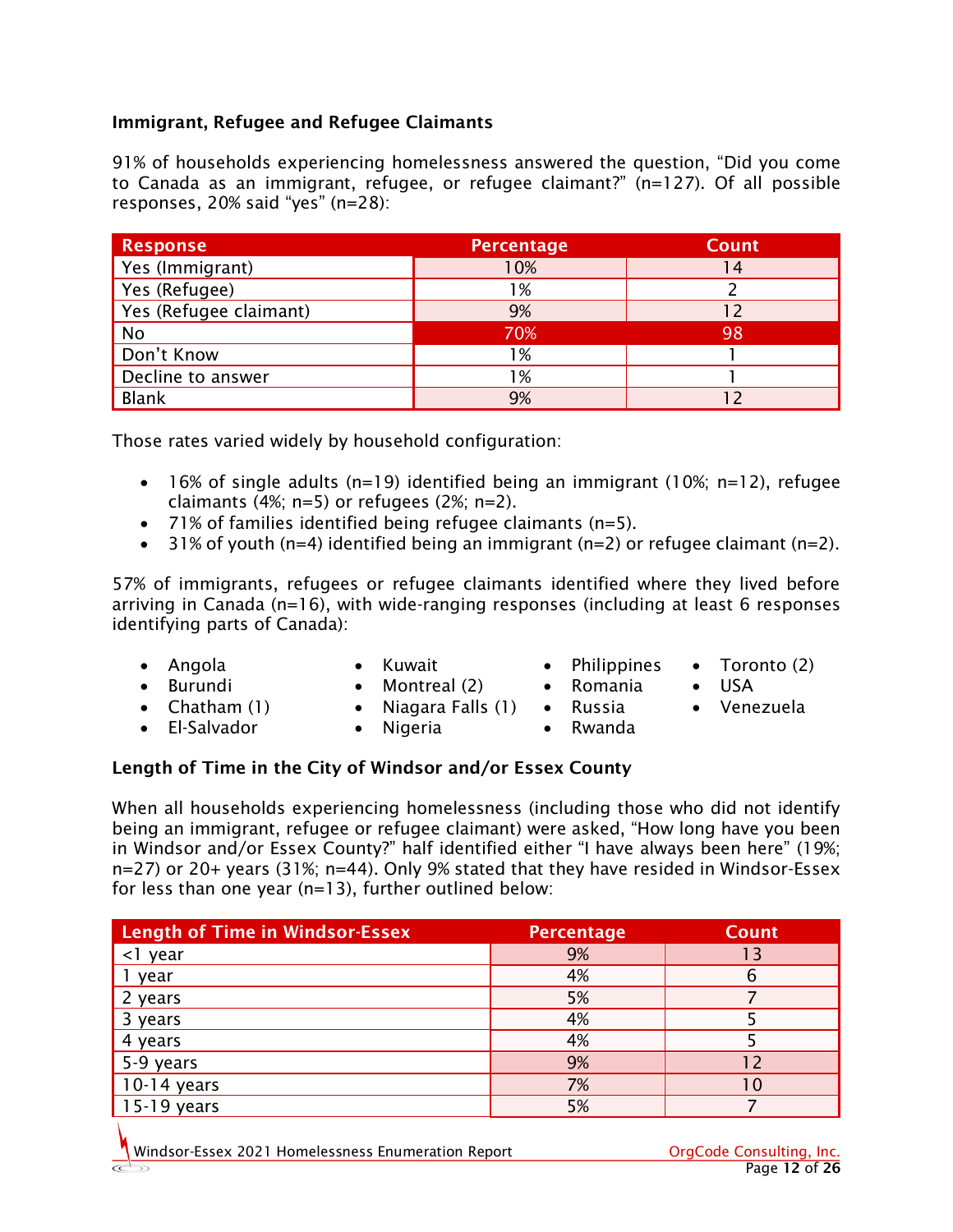| 20+ years        | <b>11%</b> |  |
|------------------|------------|--|
| Always been here | ,0ב        |  |
| Blank            | 3%         |  |

Of everyone experiencing homelessness, households identified the following "main reason" for coming to Windsor-Essex:

| <b>Reason for Coming to Windsor-Essex</b> | <b>Percentage</b> | <b>Count</b> |
|-------------------------------------------|-------------------|--------------|
| Employment (seeking)                      | 4%                |              |
| Employment (secured)                      | 1%                | 2            |
| Family moved here                         | 14%               | 20           |
| Fear for safety                           | 2%                | 3            |
| School                                    | 1%                |              |
| To access emergency shelter               | 3%                |              |
| To access services and supports           | 2%                | 3            |
| To find housing                           | 6%                | 8            |
| Visit friends/family                      | 9%                | 12           |
| Other                                     | 24%               | 34           |
| <b>Blank</b>                              | 32%               | 45           |
| Don't know                                | 2%                | ξ            |

Of "Other" reasons, people identified the following:

- Better life
- Medical
- New experience
- Rehabilitation
- Sobriety
- Clarity • English language
- Family
- Pregnancy • Refuge

#### **Veterans**

Of all people experiencing homelessness, no one identified service in the Canadian Armed Forces or Royal Canadian Mounted Police (RCMP). Three people identified being unsure of whether they were veterans, with one response left blank.

This represents further reductions from the count in 2018, when 3% of people experiencing homelessness identified military service, which represented a reduction from the 6% of people in 2016. This represents admirable work in effectively ending veteran homelessness across Windsor-Essex, at least as measured during the 2021 Point-in-Time count.

As measured during the 2021 Point-in-Time count, no veterans -- zero -- were experiencing homelessness across Windsor-Essex.

#### Health Conditions

In addition to the vulnerabilities inherent in experiencing homelessness itself, households also identified frequently occurring disabilities that demonstrate elevated risk: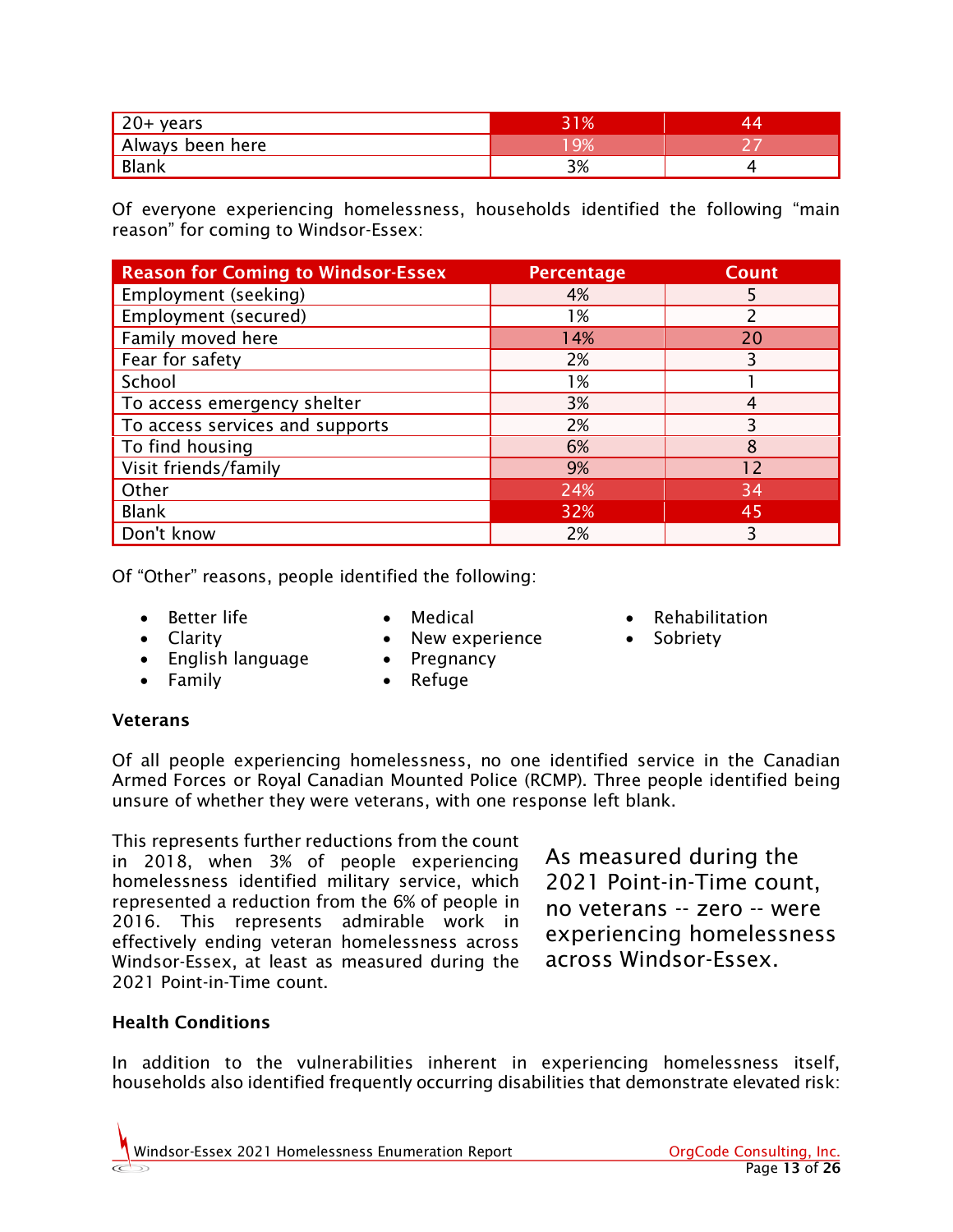|                                      | <b>Single Adults</b> | <b>Families</b> | Youth   |
|--------------------------------------|----------------------|-----------------|---------|
| Chronic illness or medical condition | 44%                  | 29%             | 8%      |
|                                      | $(n=53)$             | $(n=2)$         | $(n=1)$ |
| Physical condition                   | 33%                  | 29%             | 0%      |
|                                      | $(n=40)$             | $(n=2)$         | $(n=0)$ |
| Learning or cognitive condition      | 31%                  | 29%             | 46%     |
|                                      | $(n=37)$             | $(n=2)$         | $(n=6)$ |
| Mental health condition              | 63%                  | 0%              | 62%     |
|                                      | $(n=75)$             | (n=0)           | $(n=8)$ |
| Substance use                        | 67%                  | 0%              | 31%     |
|                                      | $(n=80)$             | (n=0)           | $(n=4)$ |

MENTAL HEALTH CONDITIONS ACROSS TIME



Almost 2/3 of single adults and youth experiencing homelessness also identified mental health conditions: 63% and 62% respectively. Another 2/3 of single adults identified substance use challenges, and about 1/3 of youth did the same. About 1/3 of single adults live with chronic illness or medical conditions, physical conditions, or learning or cognitive conditions. Almost half of youth live with learning or cognitive conditions (46%).

Families identified equal frequency of chronic illness or medical conditions, physical conditions, or learning or cognitive conditions (29%) but no instances of mental health conditions or substance use.

This remarkably high level of vulnerability, even beyond the challenges of homelessness alone, shows the importance of the existence of resources to meet these complex and often co-occurring needs, as well as reliable access to those resources. For Windsor-Essex, streamlined access to primary health, mental health and addictions supports would be beneficial for households receiving housing stability supports.

#### Reasons for Most Recent Housing Loss (All Households)

Identifying the "cause" of homelessness proves challenging for the people experiencing it, the staff that serve them as well as social scientists and statisticians. However inadvertently, behind this question is a belief that if communities could simply understand why the homelessness occurred, they could better resolve it or prevent future occurrences. Amidst complex and frequently overlapping reasons for homelessness, one factor remains the same: a loss of housing caused their crisis. As evidenced below, people identified as many as four reasons for their homelessness. Rather than spend too much time struggling to understand what caused each housing crisis, Windsor-Essex should continue to urgently help people secure housing first, and to invest time in the proven strategies that expedite the process. From the safety of having secured housing, then support service staff can work with people to identify the risk factors and nature of their previous housing crisis (by utilizing assessment tools including but not limited to the Service Prioritization Decision Assistance Tool) in order to prevent returns to homelessness.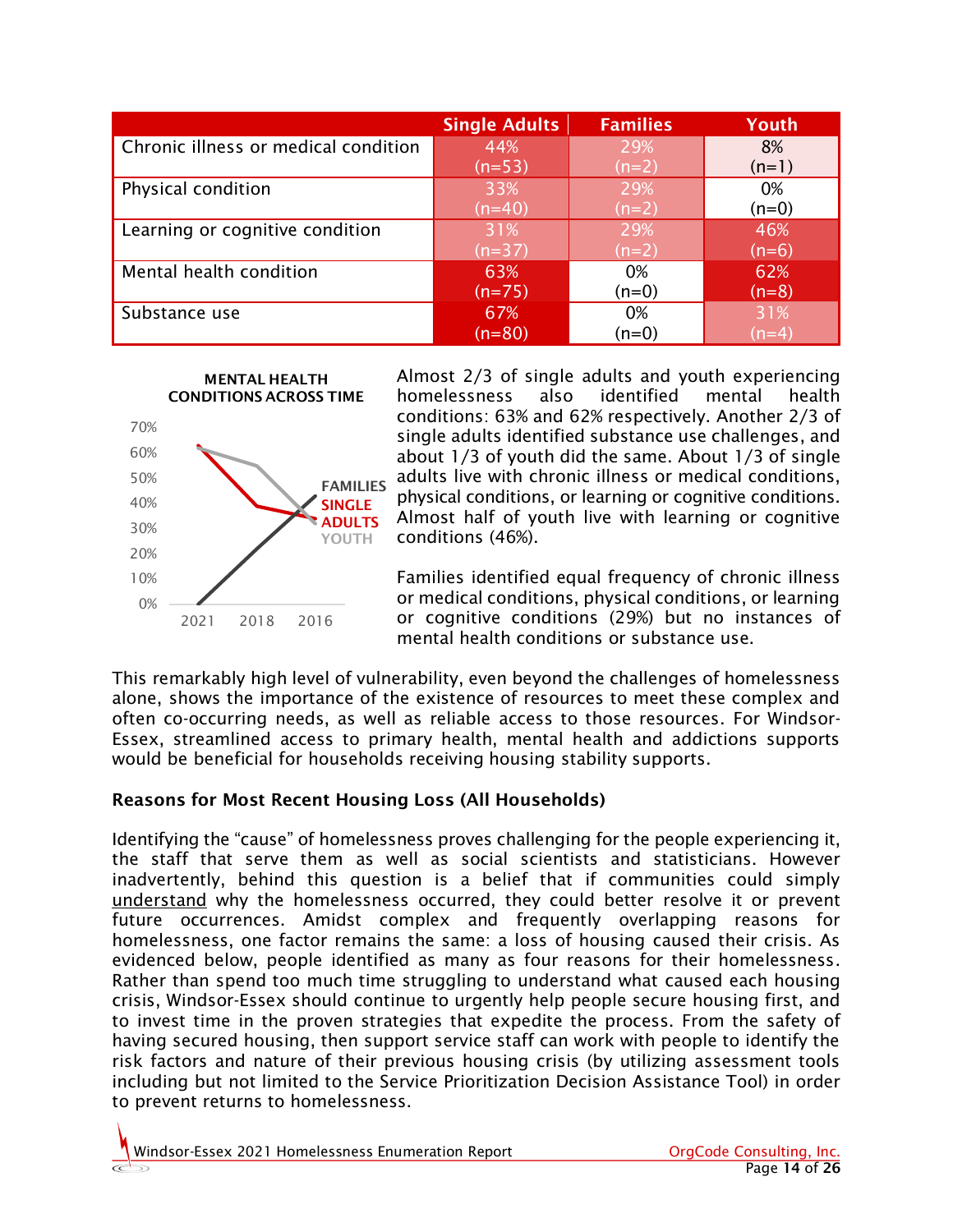#### Reasons for Most Recent Housing Loss (Single Adults)

People often identified multiple reasons for their most recent housing loss; among single adults:

60% of people experiencing chronic homelessness identified family or friends as causing their homelessness, compared to 0% of people not experiencing chronic homelessness

| <b>First reason identified for homelessness</b> | <b>Percentage</b> | <b>Count</b>             |
|-------------------------------------------------|-------------------|--------------------------|
| Conflict with other                             | 5%                | 5                        |
| Conflict with parent or guardian                | 3%                | 3                        |
| Conflict with spouse or partner                 | 9%                | 10                       |
| Experienced abuse by spouse or partner          | 6%                |                          |
| Incarceration (jail or prison)                  | 2%                |                          |
| Job loss                                        | 2%                | $\overline{2}$           |
| Landlord and tenant conflict                    | 14%               | 15                       |
| Left the community or relocated                 | 1%                |                          |
| Mental health concern                           | 2%                | $\overline{\phantom{0}}$ |
| Not enough income for housing                   | 13%               | 14                       |
| Substance use concern                           | 10%               |                          |
| Unable to pay rent or mortgage                  | 6%                | 6                        |
| Unfit or unsafe housing conditions              | 5%                | 5                        |
| Unsafe housing conditions                       | 6%                |                          |
| Other reason                                    | 11%               | 12                       |

Of second identified reasons for homelessness among single adults:

| <b>Second reason identified for homelessness</b> | <b>Percentage</b> | <b>Count</b> |
|--------------------------------------------------|-------------------|--------------|
| Experienced abuse by spouse or partner           | l %               |              |
| Job loss                                         | 1%                |              |
| Landlord and tenant conflict                     | 2%                |              |
| Mental health concern                            | 2%                |              |
| Unfit or unsafe housing conditions               | 2%                |              |
| Other reason                                     | 1%                |              |

Of third identified reasons for homelessness among single adults:

| Third reason identified for homelessness | <b>Percentage</b> | <b>Count</b> |
|------------------------------------------|-------------------|--------------|
| Conflict with spouse or partner          | 1 %               |              |
| Other reason                             | 2%                |              |

Additional reasons identified among single adults include the following:

- Accident/personal injury (2)
- Death (2)
- Eviction
- COVID-19
- Crowding

 $\bullet$  Fire (4)

• Landlord sold unit

- **Relocation**
- Temporary
- Work

Windsor-Essex 2021 Homelessness Enumeration Report **Consulting Consulting, Inc.**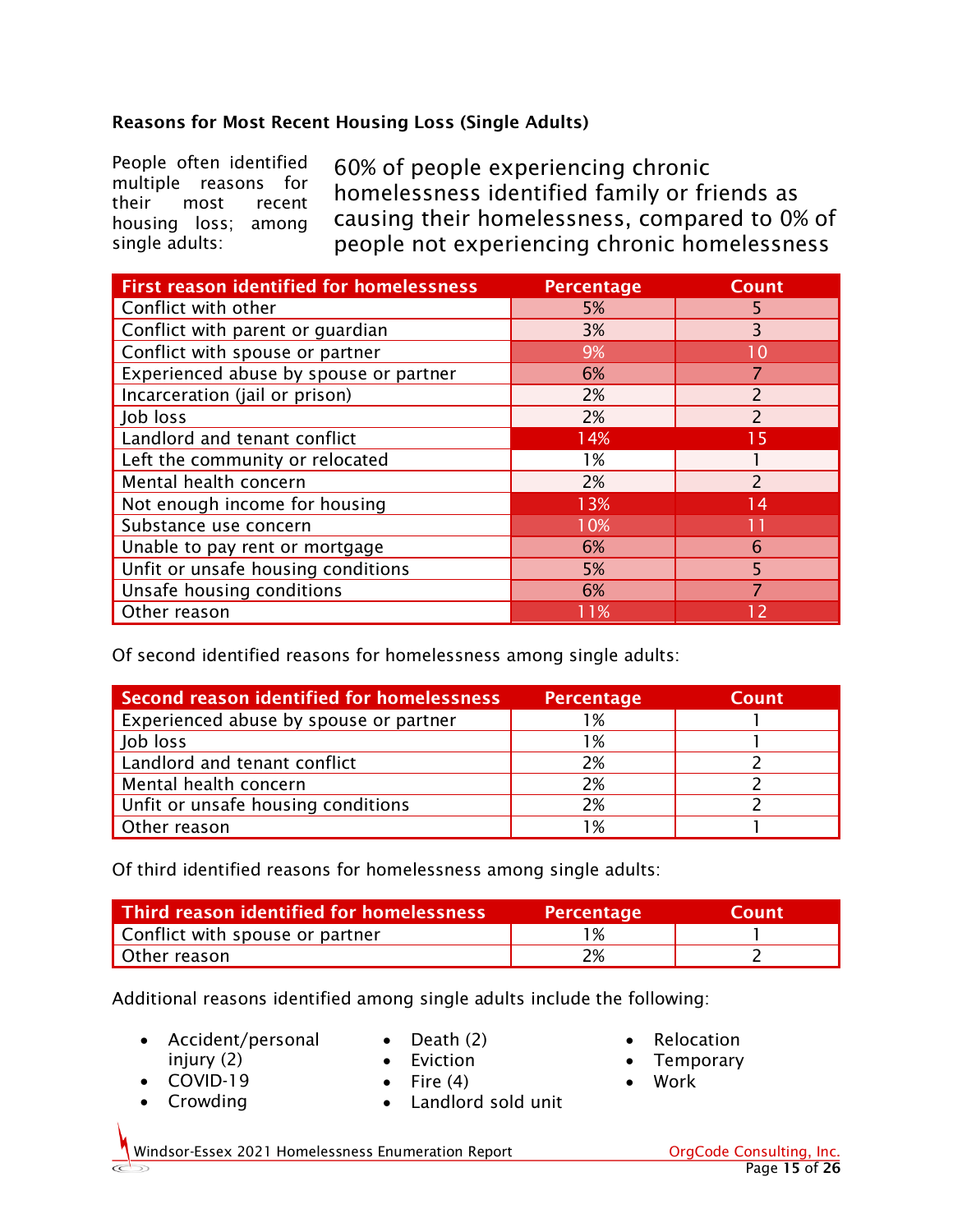#### Reasons for Most Recent Housing Loss (Families)

Of the first identified reasons for homelessness among families:

| <b>First reason identified for homelessness</b> | <b>Percentage</b> | Count |
|-------------------------------------------------|-------------------|-------|
| Experienced abuse by spouse or partner          | 14%               |       |
| Landlord and tenant conflict                    | 14%               |       |
| Not enough income for housing                   | 14%               |       |
| Other reason                                    | 57%               |       |

Of second identified reasons for homelessness among families:

| Second reason identified for homelessness | <b>Percentage</b> | <b>Count</b> |
|-------------------------------------------|-------------------|--------------|
| Experienced abuse by spouse or partner    | l %               |              |
| Job loss                                  | 1%                |              |
| Landlord and tenant conflict              | 2%                |              |
| Mental health concern                     | 2%                |              |
| Unfit or unsafe housing conditions        | 2%                |              |
| Other reason                              | 1%                |              |

For "other" reasons, families only identified "being unable to pay rent" (n=1).

#### Reasons for Most Recent Housing Loss (Youth)

Of the first identified reasons for homelessness among youth:

| <b>First reason identified for homelessness</b> | Percentage | <b>Count</b> |
|-------------------------------------------------|------------|--------------|
| Complaint (pets, noise, damage, etc.)           | 8%         |              |
| Conflict with parent or guardian                | 23%        | 3            |
| Experienced abuse by: spouse/partner            | 15%        |              |
| Mental health issue                             | 8%         |              |
| Not enough income for housing                   | 8%         |              |
| Unsafe housing conditions                       | 8%         |              |
| Conflict with other (fear of safety)            | 8%         |              |
| Other reason                                    | 23%        |              |

Additional reasons identified among youth include the following:

• Eviction (1) • Relocation (1) • Stress (1)

#### Income Sources

Of all households experiencing homelessness, 87% (n=122) identified at least one source of income. The most frequently occurring income source was the Ontario Disability Support Program (ODSP) held by 43% of households (n=60) followed by Ontario Works (OW) held by 36% of households (n=50). 11% of households reported no source of income  $(n=16)$  and only 1% did not respond  $(n=2)$ .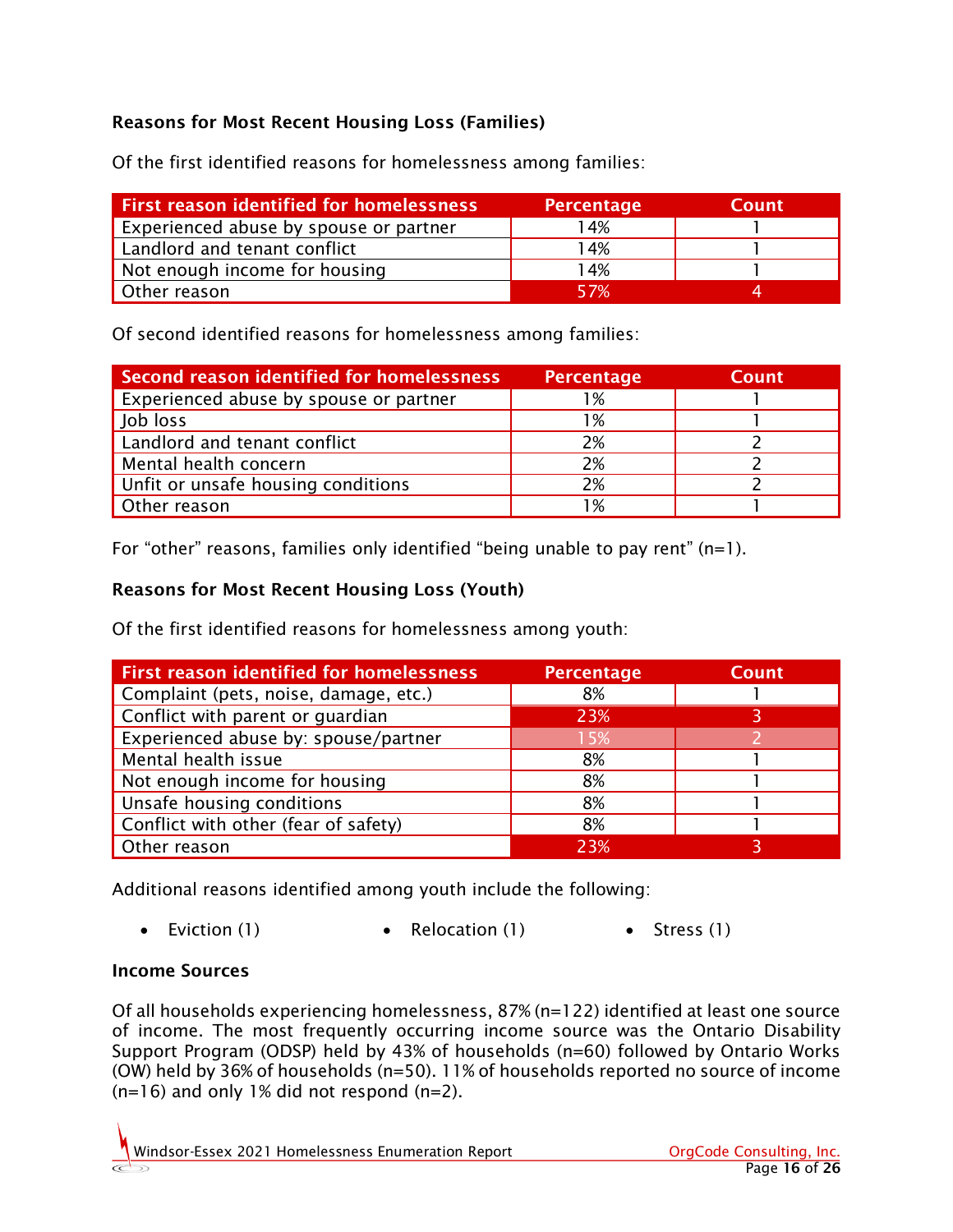The remaining income sources are as follows:

- 4% of households with Canada Pension Plan (CPP) (n=5)
- 3% of households with employment income (EI) (n=4)
- 1% of households with "other" income (n=2)
- 1 household with Workplace Safety and Insurance Board (WSIB) (1%)

Most people experiencing chronic homelessness (51%) receive ODSP, which provides more money for rent but often not enough to escape homelessness

Four households (3%) identified more than one source of income: 3 households claimed Old Age Security pension (OAS) in addition to their Canada Pension Plan (CPP) and 1 household claimed self-employment in addition to receiving Ontario Works (OW).

60% of households experiencing chronic homelessness have income. More of those who are unsheltered have an income as well as debts.

#### Temporary Accommodations with Friends or Family

Households were asked "over the past 12 months, how many different friends or family members have temporarily permitted them to stay", recorded within the following ranges:

| <b>Times Family Temporarily</b><br><b>Accommodated</b> | All<br><b>Households</b> | <b>Single</b><br><b>Adults</b> | <b>Families</b> | Youth   |
|--------------------------------------------------------|--------------------------|--------------------------------|-----------------|---------|
| 10+ different places                                   | 18%                      | 20%                            | 0%              | 8%      |
|                                                        | $(n=24)$                 | $(n=24)$                       | $(n=0)$         | $(n=1)$ |
| 4-9 different places                                   | 13%                      | 14%                            | 14%             | 8%      |
|                                                        | $(n=18)$                 | $(n=17)$                       | $(n=1)$         | $(n=1)$ |
| 1-3 differed places                                    | 37%                      | 33%                            | 43%             | 69%     |
|                                                        | $(n=52)$                 | $(n=39)$                       | $(n=3)$         | $(n=9)$ |
| 0 times (none)                                         | 31%                      | 32%                            | 43%             | 15%     |
|                                                        | $(n=43)$                 | $(n=38)$                       | $(n=3)$         | $(n=2)$ |
| <b>Decline to Answer</b>                               | 1%                       | 2%                             | 0%              | 0%      |
|                                                        | (n=2)                    | $(n=2)$                        | $(n=0)$         | (n=0)   |

For both single adults and families, households were just as likely to have never had temporary accommodations with friends or family as to have stayed with them 1-3 times (31% and 37% for single adults, 32% and 33% for families respectively).

Single adults were more than twice as likely (20%) as youth (8%) to have stayed with friends or family 10 or more times.

Youth were approximately twice as likely (69%) as both single adults (33%) and families (43%) to have stayed 1-3 times.

#### Emergency Service Utilization (Overall)

People experiencing homelessness often engage other systems of care at disproportionately high rates, from how frequently they utilize emergency rooms,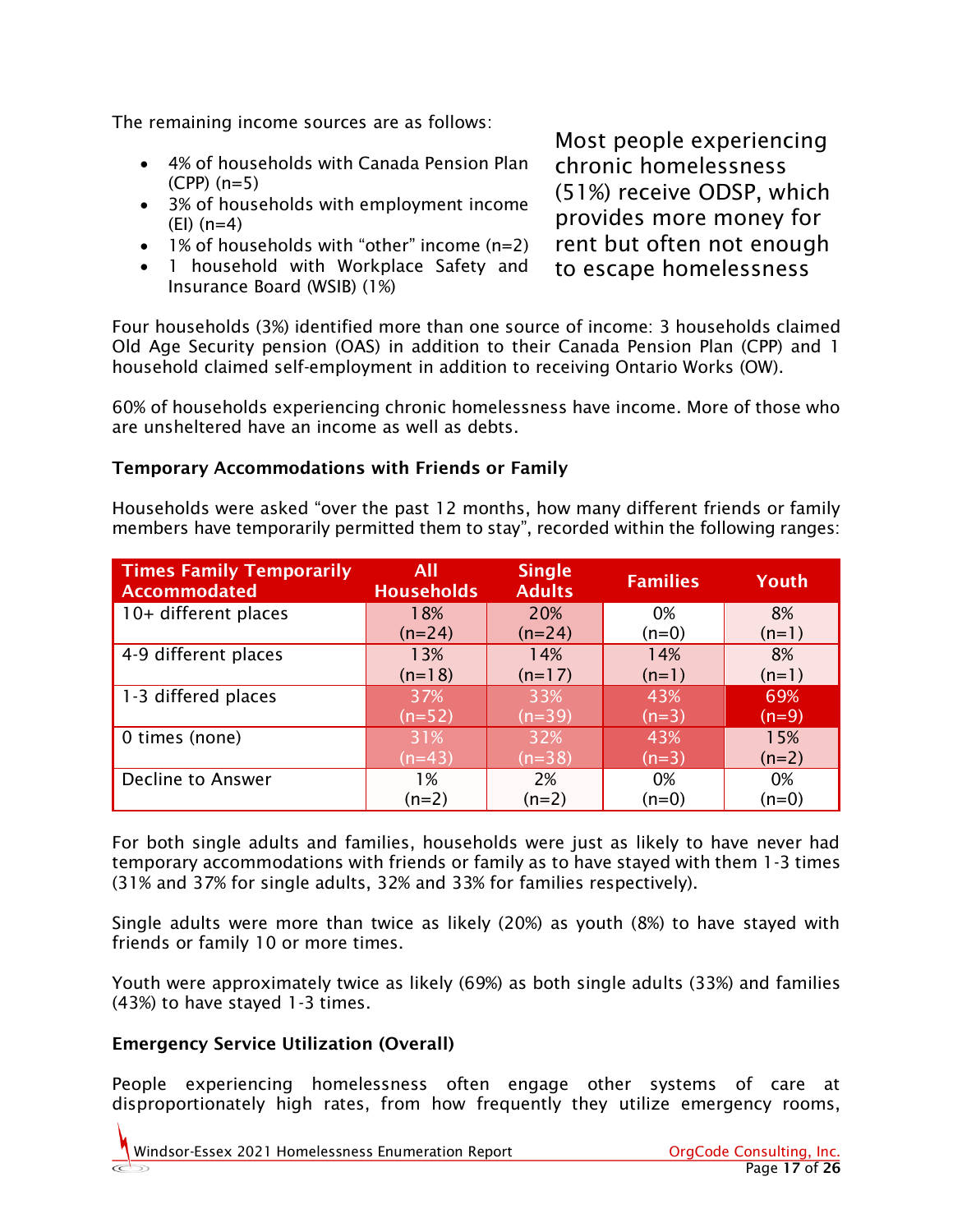receive hospitalizations, interact with police or law enforcement and stay in prison or jail. These additional vulnerabilities make it increasingly difficult to escape homelessness, when moments of reprieve from sleeping in shelters or outdoors are more likely to involve hospitalization and incarceration than permanent housing:

#### Emergency Room Utilization

Of all households experiencing homelessness, 56% identified staying in an emergency room at least once in the last six months (n=78):

| <b>ER Visits</b>       | All<br><b>Households</b> | <b>Single</b><br><b>Adults</b> | <b>Families</b> | Youth |
|------------------------|--------------------------|--------------------------------|-----------------|-------|
| 0 times                | 43%                      | 42%                            | 100%            | 23%   |
| 1 time                 | 15%                      | 15%                            | 0%              | 23%   |
| 2 times                | 11%                      | 12%                            | 0%              | 8%    |
| 3 times                | 7%                       | 7%                             | 0%              | 15%   |
| 4 times                | 6%                       | 6%                             | 0%              | 8%    |
| 5 times                | 2%                       | 3%                             | 0%              | 0%    |
| 6 times                | 0%                       | 0%                             | 0%              | 0%    |
| 7 times                | 1%                       | 1%                             | 0%              | 0%    |
| 8 times                | 1%                       | 1%                             | 0%              | 0%    |
| 9 times                | 0%                       | 0%                             | 0%              | 0%    |
| $10+$ times            | 4%                       | 4%                             | 0%              | 8%    |
| General "yes" response | 9%                       | 9%                             | 0%              | 15%   |

Of all households, 4% identified staying in an emergency room at least ten times within the last six months; indicating high health costs related to the experience of homelessness across Windsor-Essex, which continue to increase. According to the [Canadian MIS Database](https://www.cihi.ca/sites/default/files/document/hospital-spending-highlights-2020-en.pdf) (current as of June 18, 2020) from the Canadian Institute for Health Information, the direct cost per emergency department visit has risen from \$96 in 2005–2006 to \$158 in 2018– 2019. At that rate, the 271+ times in emergency rooms over the last six months for people experiencing homelessness have cost Windsor-Essex at least \$42,818.

The estimated 271 times in emergency rooms over the last six months for those experiencing homelessness have cost Windsor-Essex at least \$42,818.

#### Hospitalizations

Of all households experiencing homelessness, 32% identified staying in a hospital at least once in the last six months (n=44):

According to the [Canadian MIS Database \(current as of June 18, 2020\) from the Canadian](https://yourhealthsystem.cihi.ca/hsp/inbrief?lang=en#!/indicators/015/cost-of-a-standard-hospital-stay-cshs/;mapC1;mapLevel2;provinceC9001;/)  [Institute for Health Information,](https://yourhealthsystem.cihi.ca/hsp/inbrief?lang=en#!/indicators/015/cost-of-a-standard-hospital-stay-cshs/;mapC1;mapLevel2;provinceC9001;/) the average cost of hospital stay in Ontario is \$5,642 per stay, ranging between \$4900 and \$10,100. At that rate, the 93+ hospitalizations over the last six months for people experiencing homelessness have cost Windsor-Essex at least \$524,706.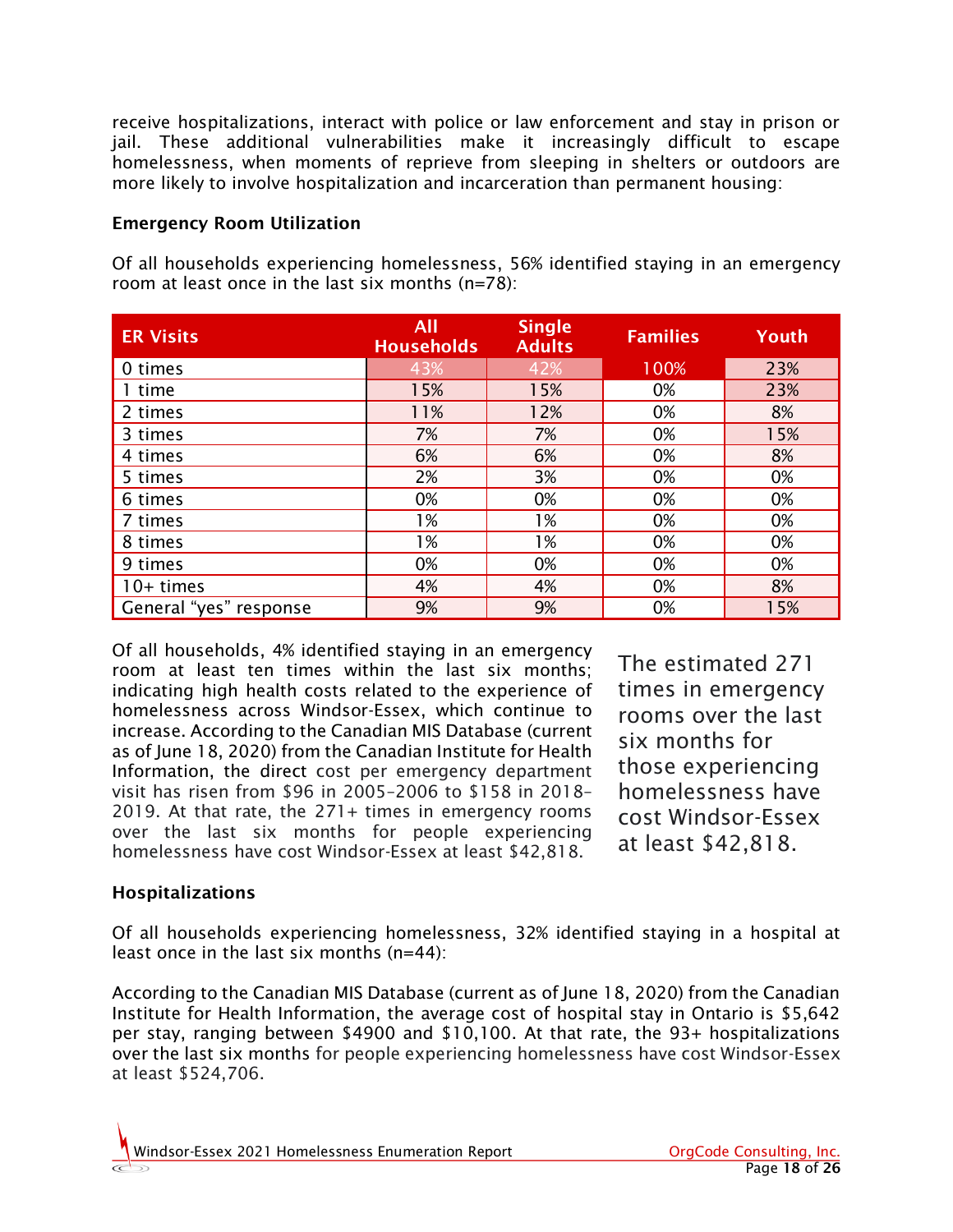| <b>Hospitalizations</b> | <b>All</b><br><b>Households</b> | <b>Single</b><br><b>Adults</b> | <b>Families</b> | Youth |
|-------------------------|---------------------------------|--------------------------------|-----------------|-------|
| 0 times                 | 68%                             | 67%                            | 100%            | 62%   |
| 1 time                  | 9%                              | 9%                             | 0%              | 15%   |
| 2 times                 | 9%                              | 10%                            | 0%              | 8%    |
| 3 times                 | 2%                              | 3%                             | 0%              | 0%    |
| 4 times                 | 2%                              | 3%                             | 0%              | 0%    |
| 5 times                 | 1%                              | 1%                             | 0%              | 0%    |
| 6 times                 | 0%                              | 0%                             | 0%              | 0%    |
| 7 times                 | 0%                              | 0%                             | 0%              | 0%    |
| 8 times                 | 1%                              | 1%                             | 0%              | 0%    |
| 9 times                 | 0%                              | 0%                             | 0%              | 0%    |
| $10+$ times             | 1%                              | 1%                             | 0%              | 8%    |
| General "yes" response  | 6%                              | 6%                             | 0%              | 8%    |

The estimated 93 hospitalizations over the last six months for people experiencing homelessness have cost Windsor-Essex at least \$524,706.

#### Hospitalization Days

Of all households experiencing homelessness, 29% identified staying in a hospital at least one day in the last six months (n=41):

| <b>Hospitalization Days</b> | <b>All</b><br><b>Households</b> | <b>Single</b><br><b>Adults</b> | Families | Youth |
|-----------------------------|---------------------------------|--------------------------------|----------|-------|
| 0 days                      | 51%                             | 57%                            | 100%     | 38%   |
| 1 day                       | 4%                              | 5%                             | 0%       | 8%    |
| 2 days                      | 3%                              | 3%                             | 0%       | 0%    |
| 3 days                      | 1%                              | 2%                             | 0%       | 0%    |
| 4 days                      | 1%                              | 2%                             | 0%       | 0%    |
| 5 days                      | 0%                              | 0%                             | 0%       | 0%    |
| 6 days                      | 1%                              | 1%                             | 0%       | 0%    |
| 7 days                      | 3%                              | 3%                             | 0%       | 8%    |
| 8 days                      | 0%                              | 0%                             | 0%       | 0%    |
| 9 days                      | 0%                              | 0%                             | 0%       | 0%    |
| $10+$ days                  | 8%                              | 8%                             | 0%       | 31%   |
| General "yes" response      | 4%                              | 6%                             | 0%       | 0%    |

#### Police Interactions

Of all people experiencing homelessness, 42% identified interacting with police or law enforcement at least once in the last six months (n=58):

| <b>Police Interactions</b>                         | All<br>Households | <b>Single</b><br><b>Adults</b> | <b>Families</b> | Youth                                     |
|----------------------------------------------------|-------------------|--------------------------------|-----------------|-------------------------------------------|
| 0 times                                            | 50%               | 53%                            | 100%            | 69%                                       |
| Windsor-Essex 2021 Homelessness Enumeration Report |                   |                                |                 | OrgCode Consulting, Inc.<br>Page 19 of 26 |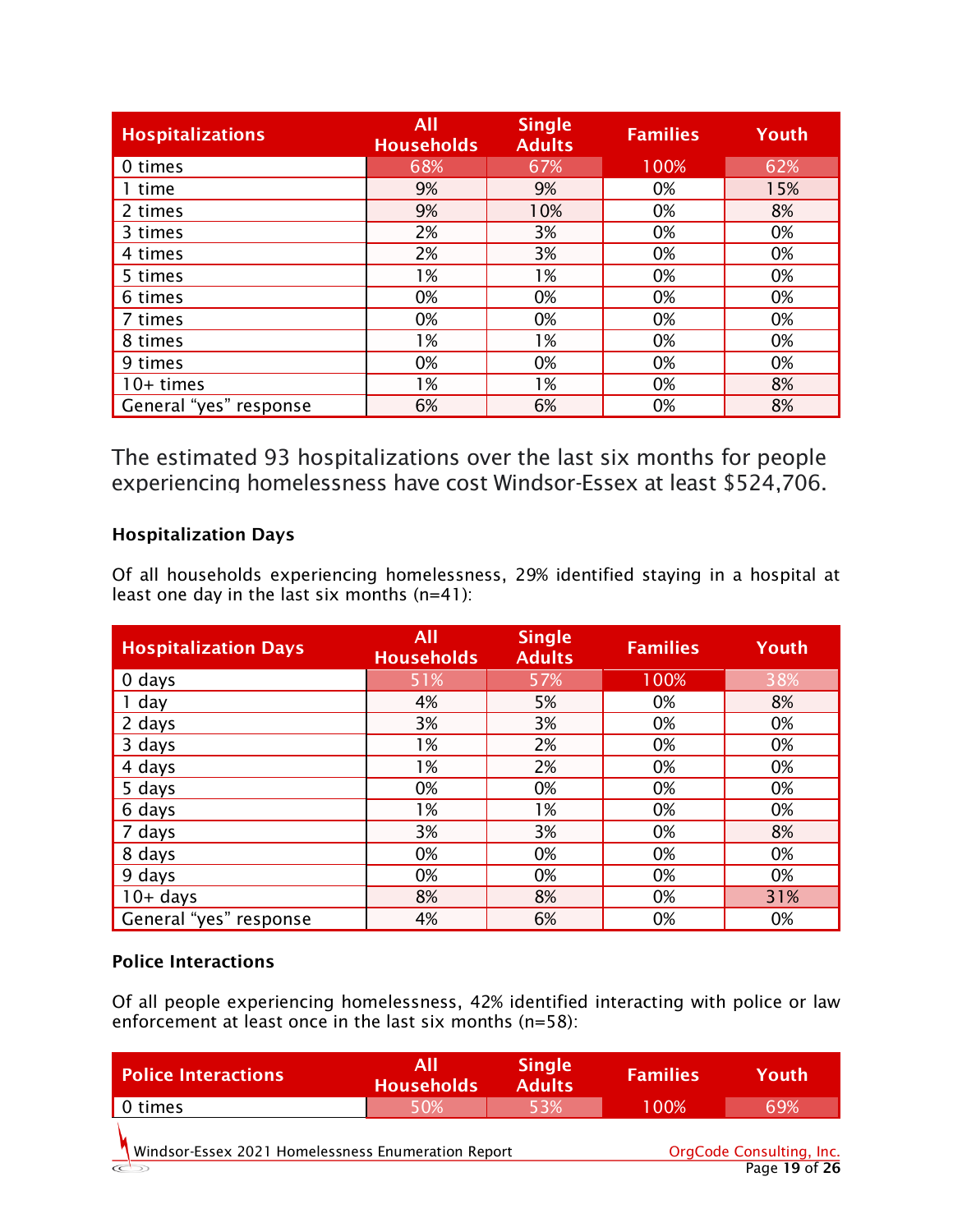| 1 time                 | 10% | 11% | 0% | 15% |
|------------------------|-----|-----|----|-----|
| 2 times                | 6%  | 8%  | 0% | 0%  |
| 3 times                | 3%  | 3%  | 0% | 0%  |
| 4 times                | 0%  | 0%  | 0% | 0%  |
| 5 times                | 1%  | 2%  | 0% | 0%  |
| 6 times                | 1%  | 1%  | 0% | 0%  |
| 7 times                | 1%  | 1%  | 0% | 0%  |
| 8 times                | 1%  | 1%  | 0% | 0%  |
| 9 times                | 1%  | 1%  | 0% | 0%  |
| $10+$ times            | 8%  | 10% | 0% | 0%  |
| General "yes" response | 7%  | 8%  | 0% | 8%  |

#### Prison/Jail Utilization

Of all households experiencing homelessness, 20% identified going to jail or prison at least once in the last six months (n=32):

| <b>Times in Jail/Prison</b> | <b>All</b><br><b>Households</b> | <b>Single</b><br><b>Adults</b> | <b>Families</b> | Youth |
|-----------------------------|---------------------------------|--------------------------------|-----------------|-------|
| 0 times                     | 76%                             | 73%                            | 100%            | 85%   |
| 1 time                      | 9%                              | 9%                             | 0%              | 8%    |
| 2 times                     | 5%                              | 6%                             | 0%              | 0%    |
| 3 times                     | 2%                              | 3%                             | 0%              | 0%    |
| 4 times                     | $1\%$                           | 1%                             | 0%              | 0%    |
| 5 times                     | 1%                              | 2%                             | 0%              | 0%    |
| 6 times                     | 0%                              | 0%                             | 0%              | 0%    |
| 7 times                     | 0%                              | 0%                             | 0%              | 0%    |
| 8 times                     | 0%                              | 0%                             | 0%              | 0%    |
| 9 times                     | 1%                              | 1%                             | 0%              | 0%    |
| $10+$ times                 | 3%                              | 3%                             | 0%              | 0%    |
| General "yes" response      | 1%                              | 2%                             | 0%              | 0%    |

According to the most recent ["Update on Costs of Incarceration" from Ottawa's Office of](https://www.pbo-dpb.gc.ca/web/default/files/Documents/Reports/2018/Update%20Incarceration%20Costs/Update%20on%20Costs%20of%20Incarceration_EN.pdf)  [the Parliamentary Budget Officer,](https://www.pbo-dpb.gc.ca/web/default/files/Documents/Reports/2018/Update%20Incarceration%20Costs/Update%20on%20Costs%20of%20Incarceration_EN.pdf) while "the cost of incarceration varies substantially depending on the type of inmate," the average institution-specific expenditure associated with each person was \$314 per day. At that rate, the 100+ times in jail or prison over the last six months for people experiencing homelessness have cost Windsor-Essex at least \$31,400.

As part of the system of care beyond homeless services alone across the City of Windsor and Essex County, each of these engagements reflect opportunities to address the acuity of people at elevated risk from not only experiencing homelessness, but from the additional vulnerabilities that accompany interactions with emergency services, hospitals and law enforcement. Housing-focused conversations across the entire system offer opportunities to explore diversion and rapid resolution as a resource, connection to Coordinated Access processes and assessment, and permanent housing resources to ultimately end homelessness and the inherent vulnerabilities that accompany it.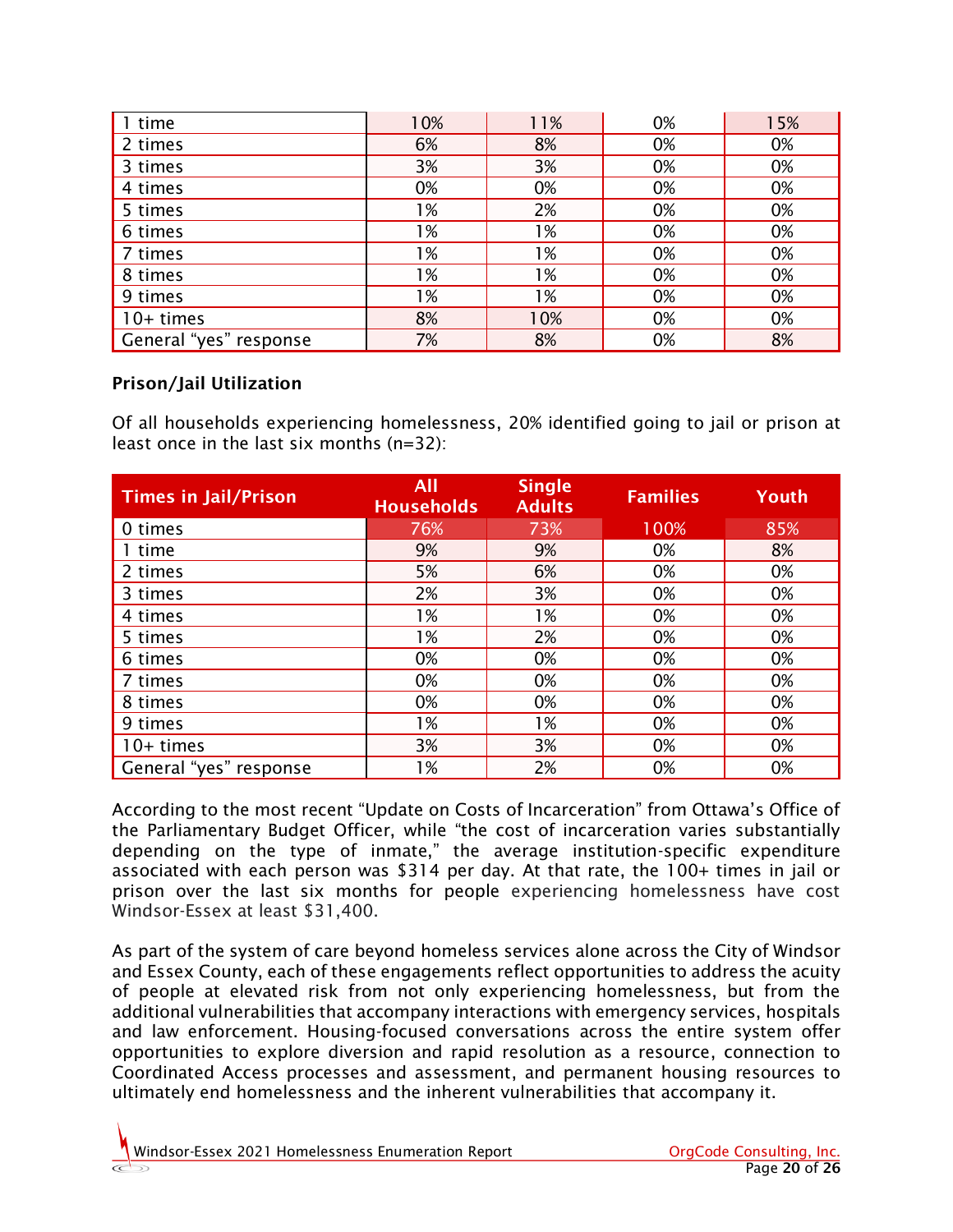# Special Population Profile: Gender

Of all 140 households experiencing homelessness as recorded during the 2021 Windsor-Essex Point-in-Time count, people identifying as male/man represent 71% of those counted (n=99), with female/woman representing 27% (n=38), and non-binary/gender queer and two-spirit representing 1% (n=2). While gender was one of the questions for which responses were recorded for children and accompanying household members, most additional questions (chronicity and episodic homelessness, indigenous and racial identity, health conditions, foster care, etc.) were asked of heads of household only. As a result, the following profile examines gender-specific results for households, rather than by person. Since 85% of all people counted were unaccompanied individuals, either single adults (76%) or youth (8%), this ensures the maximum data reportability for the most potential fields. Results, differentiated by gender, follow:

#### Chronic Homelessness

For the federal definition of chronic homelessness (6 months or more of homelessness in the last 12 months), the 2021 count saw 75% of single adults (n=90), 86% of families (n=6) and 77% of youth (n=10) who met its criteria overall. Overall, 76% of all homelessness is chronic in nature, across 106 of 140 households.

Gender-specific results compare closely to the average, with the exception for nonbinary/gender queer and two spirit households, who due to their small sample size, will vary widely based on whether one or both members identify as a given category, automatically causing 0%, 50% or 100% representation among only two households.

When compared to the 76% average of households identifying as chronically homeless, 75% of men/males meet the federal definition of chronicity (n=74), as do 76% of women/females (n=29) and 100% of non-binary/gender queer and two-spirit individuals  $(n=2)$ .

#### Episodic Homelessness

Only 6 of 140 households met the federal definition of episodic homelessness: 4% overall.

Of those, 2/3 of households were men/males (n=4) and 1/3 of households were women/females (n=2). Among men/males, 4% of homelessness is episodic in nature. Among women/females, 5% of homelessness is episodic. No homelessness is episodic among non-binary/gender queer and two-spirit individuals, as recorded during the Pointin-Time count.

#### Age

Overall, 91% of homelessness across Windsor-Essex is among households less than 60 years old (n=128), and 9% is among older adults (n=12).

By gender, men/males are slightly more likely to be older adults  $(11\%; n=11)$  than average (9% overall). Only 1 woman/female household included an older adult (3%). No one 60 years of age or older identified as non-binary/gender queer or two-spirit.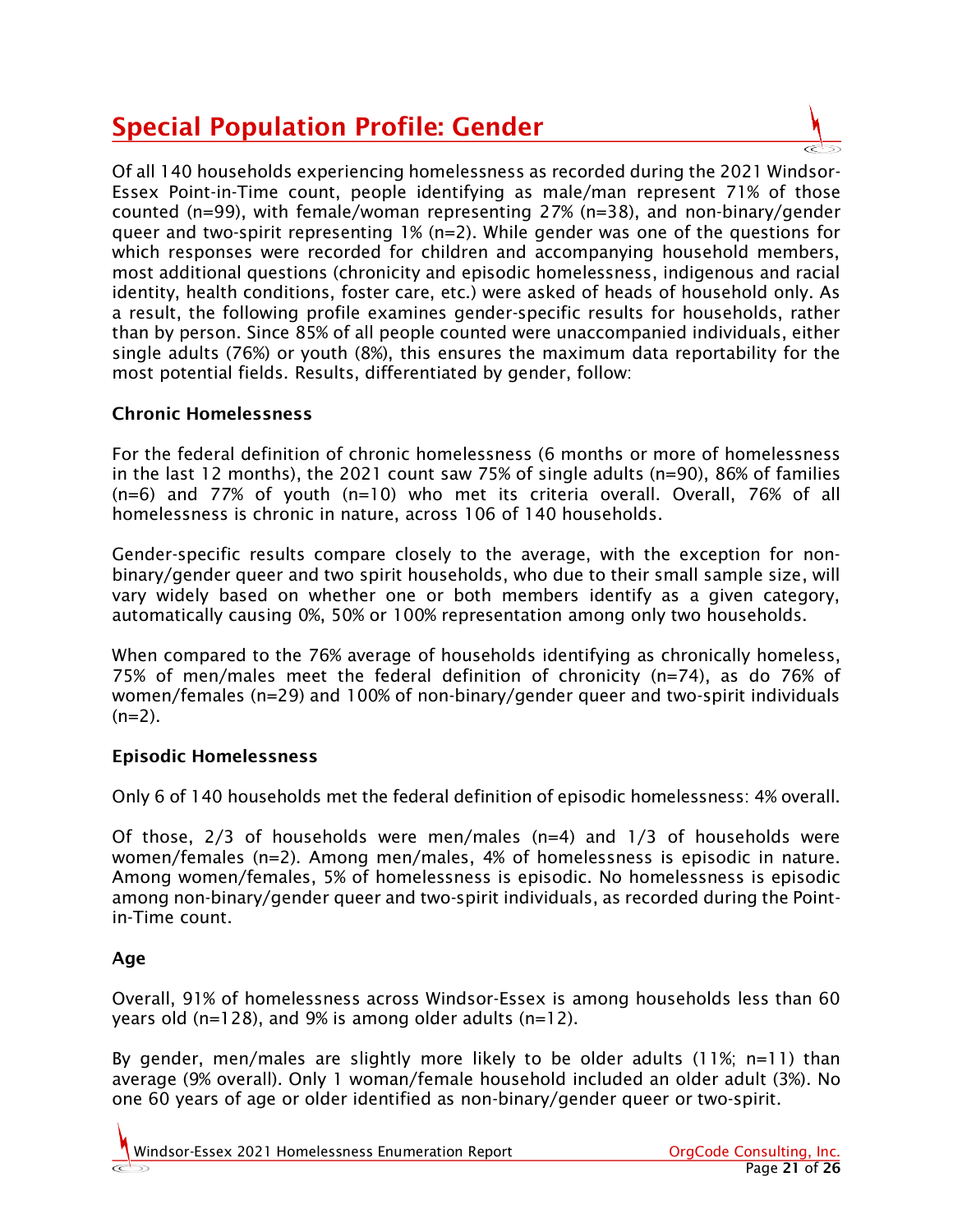#### Foster Care History

Among all people experiencing homelessness, 17% of households identified foster care history as a child or youth, (n=24), including 19% of single adults (n=21) and 23% of youth (n=3). No families reported time spent in foster care.

Among men/males, 13% identified foster care history (n=13). Women/females were almost twice as likely to report foster care history: 24% (n=9).

100% of non-binary/gender queer and two-spirit spent time in foster care (n=2).

#### Sexual Orientation

Among all households experiencing homelessness, 90% identified being heterosexual  $(n=126)$ , 6% as bisexual  $(n=9)$ , and single households identified being gay or lesbian  $(<1\%)$ .

Men/males were half as likely as average to identify being bisexual (3%), women/females were more than twice as likely than average (13%). One of the woman/female households identified as lesbian (3%). Among the two non-binary/gender queer and two-spirit households, one identified as bisexual and one identified as gay.

#### Indigenous

Of all people experiencing homelessness during the 2021 Point-in-Time count, 22% identify as Indigenous (n=31).

20% of men/male households identify as Indigenous (n=20), as do 24% of women/female (n=9) and 100% of the two non-binary/gender queer and two-spirit households.

#### Racial Identities

Among all genders, the following choices were selected:

| <b>Racial</b><br><b>Identity</b><br><b>Name</b> | Percentage<br>(AII) | <b>Men/Male</b><br><b>Households</b> | Women/<br><b>Female</b><br><b>Households</b> | Non-Binary/<br><b>Gender Queer/</b><br><b>Two Spirit</b><br><b>Households</b> |
|-------------------------------------------------|---------------------|--------------------------------------|----------------------------------------------|-------------------------------------------------------------------------------|
| Arab                                            | 2%                  | 2%                                   | 3%                                           | 0%                                                                            |
| Asian South and<br>Indo Caribbean               | 1%                  | 2%                                   | 0%                                           | 0%                                                                            |
| <b>Asian South-East</b>                         | 1%                  | 2%                                   | 0%                                           | 0%                                                                            |
| <b>Black African</b>                            | 7%                  | 5%                                   | 13%                                          | 0%                                                                            |
| Black Canadian or<br>American                   | 4%                  | 5%                                   | 5%                                           | 0%                                                                            |
| Black-Afro-<br>Caribbean or -<br>Latinx         | 3%                  | 2%                                   | 0%                                           | 0%                                                                            |
| Blank                                           | 14%                 | 8%                                   | 24%                                          | 50%                                                                           |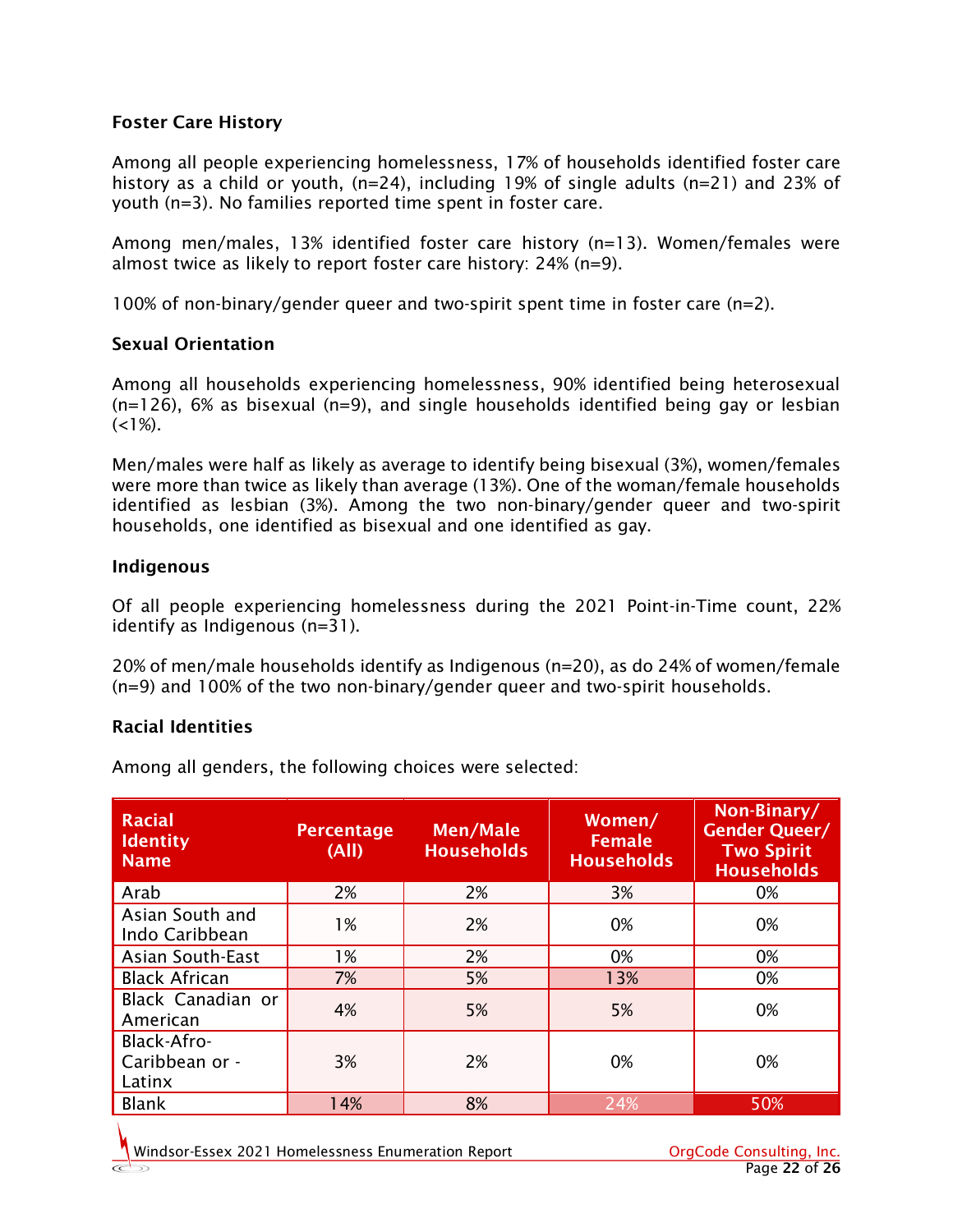| Decline to answer | 8%  | 7%  | 11% | 0%  |
|-------------------|-----|-----|-----|-----|
| Indigenous only   | 6%  | 7%  | 3%  | 0%  |
| Latin American    | 3%  | 4%  | 0%  | 0%  |
| Not Listed        | 3%  | 3%  | 3%  | 0%  |
| White             | 49% | 53% | 39% | 50% |

#### Health Conditions

In addition to the vulnerabilities inherent in experiencing homelessness itself, households also identified frequently occurring disabilities that demonstrate elevated risk, further differentiated by gender:

|                                            | <b>Percentage</b><br>(A  ) | <b>Men/Male</b><br><b>Households</b> | Women/<br><b>Female</b><br><b>Households</b> | Non-Binary/<br><b>Gender Queer/</b><br><b>Two Spirit</b><br><b>Households</b> |
|--------------------------------------------|----------------------------|--------------------------------------|----------------------------------------------|-------------------------------------------------------------------------------|
| Chronic illness<br>or medical<br>condition | 40%                        | 38%                                  | 47%                                          | 0%                                                                            |
| Physical<br>condition                      | 30%                        | 33%                                  | 24%                                          | 0%                                                                            |
| Learning or<br>cognitive<br>condition      | 32%                        | 35%                                  | 26%                                          | 0%                                                                            |
| Mental health<br>condition                 | 59%                        | 56%                                  | 68%                                          | 100%                                                                          |
| Substance use                              | 60%                        | 61%                                  | 58%                                          | 100%                                                                          |

#### Income Sources

Of all households experiencing homelessness, 87% (n=122) identified at least one source of income. The most frequently occurring income source was the Ontario Disability Support Program (ODSP) held by 43% of households (n=60) followed by Ontario Works (OW) held by 36% of households (n=50). 11% of households reported no source of income  $(n=16)$  and only 1% did not respond  $(n=2)$ .

By gender, 87% of men/males identified at least one source of income (n=86) as did 82% of women/females (n=31) and 100% of non-binary/gender queer and two-spirit individuals (n=2).

The most frequently occurring income source among all genders was the Ontario Disability Support Program (ODSP), followed by Ontario Works (OW).

11% of men/male households reported no source of income (n=11) and 13% of women/female households did as well (n=5).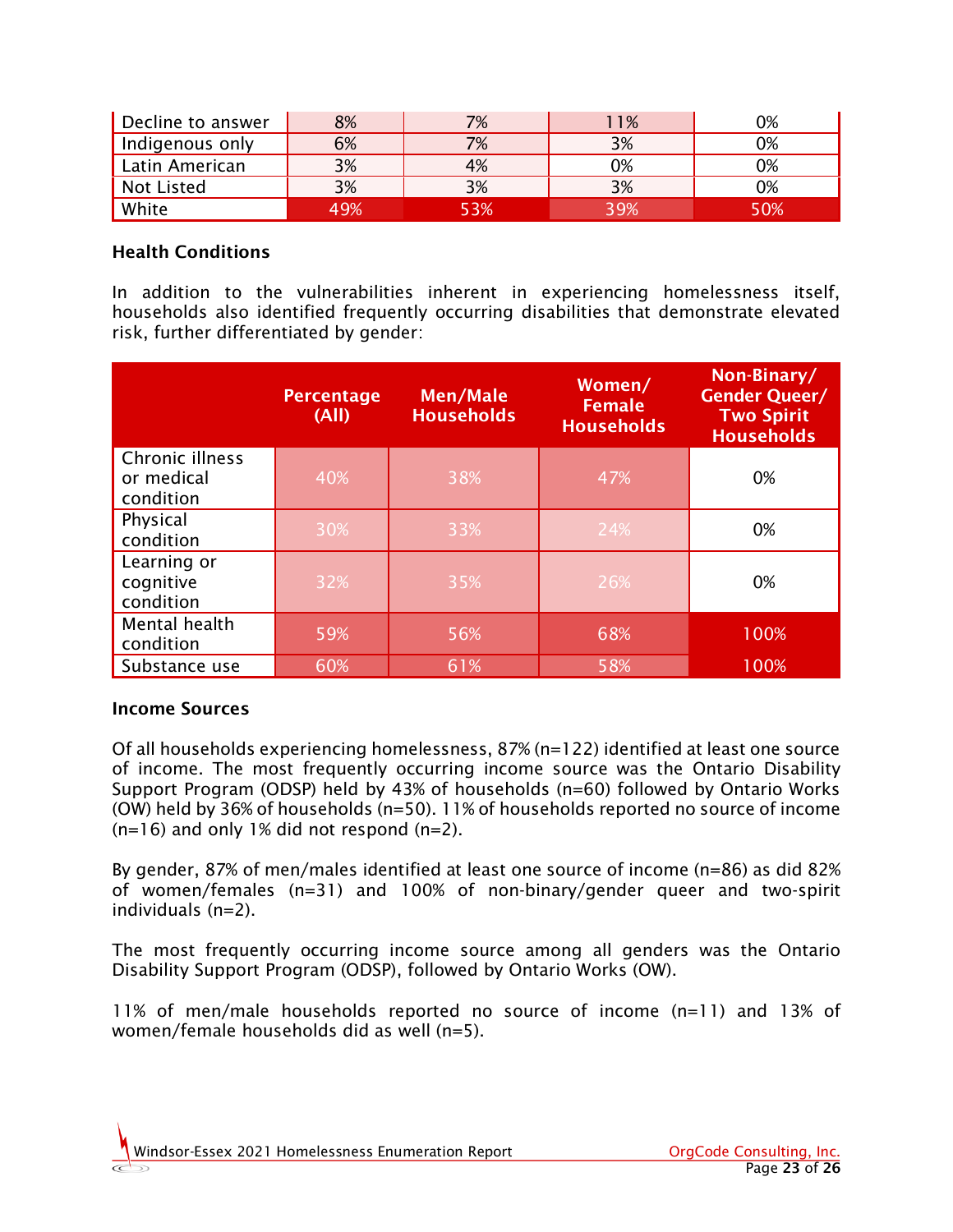# Special Population Profile: Indigenous



#### Chronic Homelessness

Across Windsor-Essex, while 76% of all homelessness is chronic in nature, among people who identified as Indigenous, First Nations or Métis, 90% of their homelessness was 6 months or more in the last year.

Among people identifying as Indigenous, between 85% and 100% of their homelessness was chronic:

- 100% of households with North American Indigenous Ancestry (n=7)
- 85% of households identified as First Nations (n=11) and
- 91% of households identifying as Métis (n=10)

#### Episodic Homelessness

While only 6 of 140 households met the federal definition of episodic homelessness, 4% overall, two of those 6 households were Indigenous. In other words, of the limited instances in which homelessness across Windsor-Essex is episodic in nature, 33% of those times are from First Nations (n=1) or Métis (n=1) people. This further represents Indigenous overrepresentation among people experiencing episodic homelessness.

#### Age

While 91% of homelessness across Windsor-Essex is among households less than 60 years old (n=128), and 9% is among older adults (n=12), 94% of homelessness across people identifying as Indigenous is among households less than 60 (n=29) with 6% among older adults (n=2).

#### Foster Care History

Among all people experiencing homelessness, 17% of households identified foster care history as a child or youth (n=24). People identifying as Indigenous are almost twice as likely to report foster care history, as they do in 32% of households overall ( $n=10$ ), with more than 1 in 2 households with North American Indigenous Ancestry and 1 in 3 households identifying as Métis identifying time in foster care:

- 57% of households with North American Indigenous Ancestry (n=7)
- 15% of households identified as First Nations (n=2) and
- 36% of households identifying as Métis (n=4)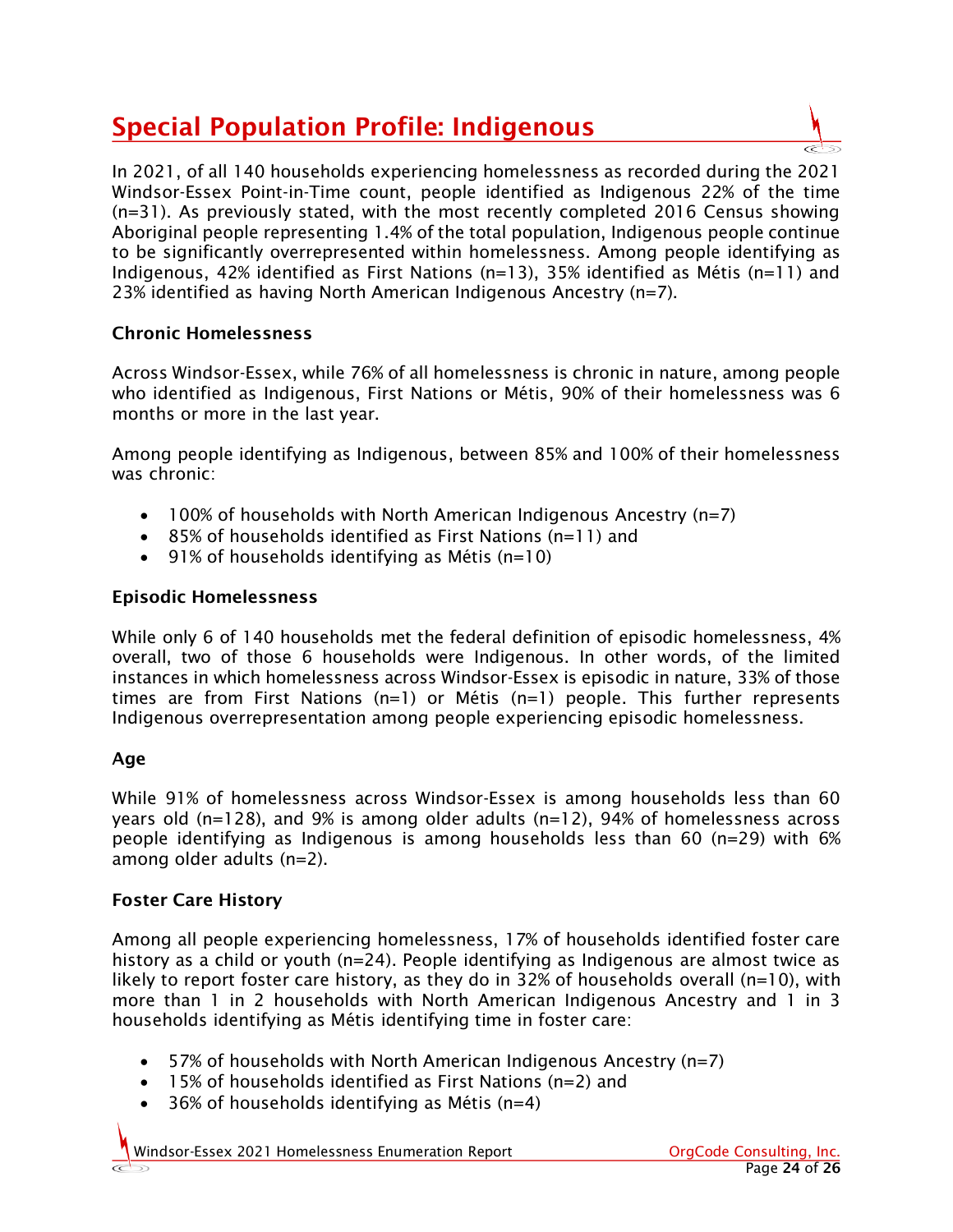#### Gender

Both non-binary/gender queer (n=1) and two-spirit (n=1) households were Indigenous, each reflecting 3% of Indigenous genders. Another 65% of Indigenous households were men/male (n=20) and 29% were women/female (n=9).

#### Sexual Orientation

Indigenous households were three times more likely to be bisexual (19%; n=6) than average (6%; n=9) and represent 2/3 of all bisexual households surveyed (6 of 9 households). Of Indigenous men/males, 15% identified as bisexual (more than twice as frequently than average), while 22% of Indigenous women/females did the same (almost four times more frequently than average).

The only person who identified as gay during the Point-in-Time count was also Indigenous.

While 90% of all households experiencing homelessness identified being heterosexual (n=126), 74% of Indigenous households did so (n=23).

#### Racial Identities

Among all racial identities, the following choices were selected among (A) all households combined, with an additional focus upon (B) all Indigenous households combined, then (C) First Nations specifically, (D) North American Indigenous specifically and (E) Métis specifically:

|                                                 |                                        | <b>Indigenous Households</b> |                                |                                                                         |              |
|-------------------------------------------------|----------------------------------------|------------------------------|--------------------------------|-------------------------------------------------------------------------|--------------|
| <b>Racial</b><br><b>Identity</b><br><b>Name</b> | All<br><b>Households</b><br>(Combined) | All<br>(Combined)            | <b>First</b><br><b>Nations</b> | <b>North</b><br><b>American</b><br><b>Indigenous</b><br><b>Ancestry</b> | <b>Métis</b> |
| Arab                                            | 2%                                     | 0%                           | 0%                             | 0%                                                                      | 0%           |
| Asian South and<br>Indo Caribbean               | 1%                                     | 0%                           | 0%                             | 0%                                                                      | 0%           |
| <b>Asian South-East</b>                         | 1%                                     | 0%                           | 0%                             | 0%                                                                      | 0%           |
| <b>Black African</b>                            | 7%                                     | 3%                           | 0%                             | 0%                                                                      | 9%           |
| <b>Black Canadian or</b><br>American            | 4%                                     | 10%                          | 23%                            | 0%                                                                      | 0%           |
| Black-Afro-<br>Caribbean or -<br>Latinx         | 3%                                     | 0%                           | 0%                             | 0%                                                                      | 0%           |
| Blank                                           | 14%                                    | 19%                          | 15%                            | 14%                                                                     | 27%          |
| Decline to answer                               | 8%                                     | 3%                           | 8%                             | 0%                                                                      | 0%           |
| Indigenous only                                 | 6%                                     | 26%                          | 38%                            | 29%                                                                     | 9%           |
| Latin American                                  | 3%                                     | 0%                           | 0%                             | 0%                                                                      | 0%           |
| <b>Not Listed</b>                               | 3%                                     | 6%                           | 0%                             | 29%                                                                     | 0%           |
| White                                           | 49%                                    | 32%                          | 15%                            | 29%                                                                     | 55%          |